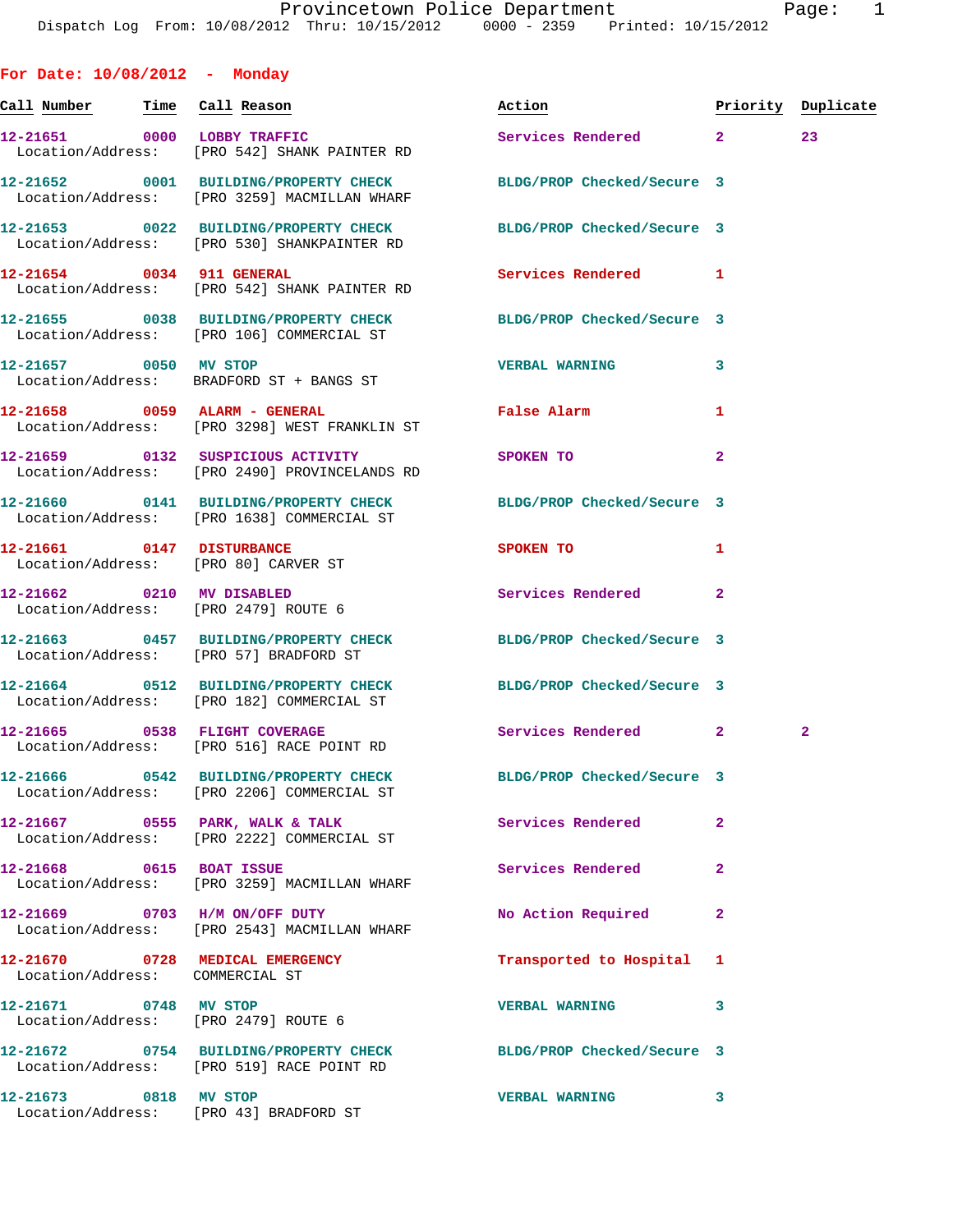| Location/Address: [PRO 564] BAYBERRY                                 | 12-21674 0850 BUILDING/PROPERTY CHECK Services Rendered                                                     |                            | 3                       |
|----------------------------------------------------------------------|-------------------------------------------------------------------------------------------------------------|----------------------------|-------------------------|
| Location/Address: [PRO 2521] ROUTE 6                                 | 12-21675 0925 MV OBSERVANCE / ASSIGNMENT Services Rendered                                                  |                            | $\mathbf{3}$            |
| 12-21676 0951 SMELL OF SMOKE<br>Location/Address: OLD ANN PAGE WAY   |                                                                                                             | False Alarm                | 3                       |
|                                                                      | 12-21677 1002 PARKING COMPLAINT / GENERAL Services Rendered<br>Location/Address: [PRO 526] RYDER ST EXT     |                            | 3                       |
|                                                                      | 12-21678 1023 LOST GOLD BRACELET<br>Location/Address: [PRO 542] SHANK PAINTER RD                            | Services Rendered          | 3                       |
| 12-21679 1026 MV COMPLAINT<br>Location/Address: [PRO 2520] PRINCE ST |                                                                                                             | Services Rendered          | $\mathbf{2}$            |
| 12-21680 1115 MV STOP                                                | Location/Address: [PRO 2513] ROUTE 6                                                                        | <b>VERBAL WARNING</b>      | 3                       |
|                                                                      | 12-21682 1250 LOST ORANGE PURSE<br>Location/Address: [PRO 542] SHANK PAINTER RD                             | Services Rendered          | 3                       |
| 12-21684 1337 LOST BLACK WALLET                                      | Location/Address: [PRO 542] SHANK PAINTER RD                                                                | Services Rendered          | 3                       |
| Location/Address: GOOD TEMPLAR PL                                    | 12-21685 1452 ASSIST AGENCY / MUTUAL AID Services Rendered                                                  |                            | 3                       |
| Location/Address: CARVER ST                                          | 12-21686 1510 PARKING COMPLAINT / GENERAL Services Rendered                                                 |                            | 3                       |
|                                                                      | 12-21687 1520 MV OBSERVANCE / ASSIGNMENT<br>Location/Address: [PRO 2784] SHANK PAINTER RD                   | <b>Services Rendered</b>   | 3                       |
| 12-21688 1532 MV STOP                                                | Location/Address: [PRO 530] SHANK PAINTER RD                                                                | Services Rendered          | 3                       |
|                                                                      | 12-21689 1534 LOST GREY JACKET/TOYOTA KEY Services Rendered<br>Location/Address: [PRO 542] SHANK PAINTER RD |                            | 3                       |
| Location/Address: [PRO 2521] ROUTE 6                                 | 12-21690 1627 MV OBSERVANCE / ASSIGNMENT Services Rendered                                                  |                            | $\overline{\mathbf{3}}$ |
| 12-21691 1631 MV STOP<br>Location/Address: [PRO 2521] ROUTE 6        |                                                                                                             | Citation/Warning Issued 3  |                         |
| 12-21692 1637 MEDICAL EMERGENCY<br>Location/Address: COMMERCIAL ST   |                                                                                                             | <b>PATIENT REFUSAL</b>     | 1.                      |
| 12-21693 1644 MV STOP<br>Location/Address: [PRO 2521] ROUTE 6        |                                                                                                             | <b>VERBAL WARNING</b>      | 3                       |
| 12-21694 1645 ANIMAL CALL/SEAGULL                                    | Location/Address: [PRO 3259] MACMILLAN WHARF                                                                | Services Rendered          | $\mathbf{2}$            |
| 12-21695 1654 HAZARDS<br>Location/Address: [PRO 2807] ROUTE 6        |                                                                                                             | Services Rendered          | $\mathbf{2}$            |
| 12-21696 1658 SERVICE CALL<br>Location/Address: [PRO 3287] ROUTE 6   |                                                                                                             | Services Rendered 3        |                         |
|                                                                      | 12-21697 1754 BOAT/HARBORMASTER<br>Location/Address: [PRO 3259] MACMILLAN WHARF                             | Services Rendered          | $\mathbf{2}$            |
| Location/Address: [PRO 16] BRADFORD ST                               | 12-21698 1756 BUILDING/PROPERTY CHECK                                                                       | BLDG/PROP Checked/Secure 3 |                         |
| 12-21699 1810 ALARM - FIRE                                           | Location/Address: [PRO 269] COMMERCIAL ST                                                                   | Services Rendered          | $\blacksquare$          |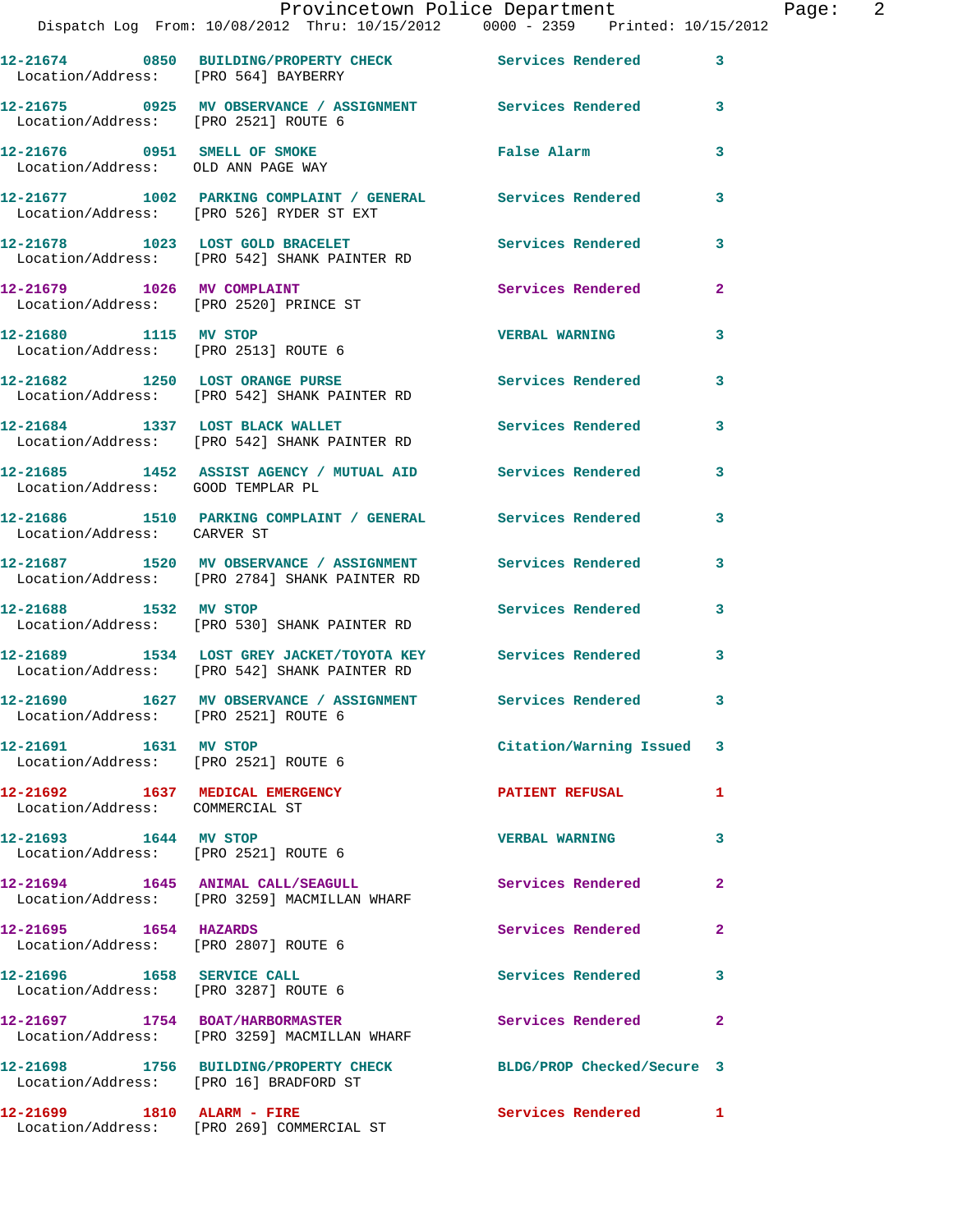|                                                                    | 12-21700 1827 BUILDING/PROPERTY CHECK BLDG/PROP Checked/Secure 3<br>Location/Address: [PRO 519] RACE POINT RD |                            |              |    |
|--------------------------------------------------------------------|---------------------------------------------------------------------------------------------------------------|----------------------------|--------------|----|
| 12-21701 2018 MV STOP                                              | Location/Address: BRADFORD ST + WEBSTER PL                                                                    | <b>VERBAL WARNING</b>      | 3            |    |
|                                                                    | 12-21702 2025 BUILDING/PROPERTY CHECK<br>Location/Address: [PRO 2206] COMMERCIAL ST                           | BLDG/PROP Checked/Secure 3 |              |    |
| 12-21703 2029 NOISE COMPLAINT<br>Location/Address: JEROME SMITH RD |                                                                                                               | <b>Services Rendered</b>   | 3            |    |
|                                                                    | 12-21704 2050 BAR CHECK<br>Location/Address: [PRO 399] COMMERCIAL ST                                          | Services Rendered          | $\mathbf{2}$ |    |
| 12-21705 2101 BAR CHECK                                            | Location/Address: [PRO 2737] COMMERCIAL ST                                                                    | Services Rendered          | $\mathbf{2}$ |    |
|                                                                    | 12-21706 2108 BUILDING/PROPERTY CHECK BLDG/PROP Checked/Secure 3<br>Location/Address: [PRO 1646] WINSLOW ST   |                            |              |    |
| 12-21707 2117 MV STOP                                              | Location/Address: [PRO 2513] ROUTE 6                                                                          | <b>VERBAL WARNING</b>      | 3            |    |
|                                                                    | 12-21708 2123 PARK, WALK & TALK<br>Location/Address: [PRO 413] CONWELL ST                                     | Services Rendered          | $\mathbf{2}$ |    |
|                                                                    | 12-21709 2154 BUILDING/PROPERTY CHECK<br>Location/Address: [PRO 3287] ROUTE 6                                 | BLDG/PROP Checked/Secure 3 |              |    |
|                                                                    | 12-21710 2222 BUILDING/PROPERTY CHECK<br>Location/Address: [PRO 519] RACE POINT RD                            | BLDG/PROP Checked/Secure 3 |              |    |
|                                                                    | 12-21712 2328 BUILDING/PROPERTY CHECK<br>Location/Address: [PRO 530] SHANKPAINTER RD                          | BLDG/PROP Checked/Secure 3 |              |    |
| For Date: $10/09/2012$ - Tuesday                                   |                                                                                                               |                            |              |    |
|                                                                    | 12-21713 0029 BUILDING/PROPERTY CHECK BLDG/PROP Checked/Secure 3<br>Location/Address: [PRO 2543] MACMILLAN    |                            |              |    |
|                                                                    | 12-21714 0136 LOBBY TRAFFIC<br>Location/Address: [PRO 542] SHANK PAINTER RD                                   | Services Rendered 2        |              | 19 |
|                                                                    | 12-21715 0213 BUILDING/PROPERTY CHECK BLDG/PROP Checked/Secure 3<br>Location/Address: [PRO 57] BRADFORD ST    |                            |              |    |
|                                                                    | 12-21716 0358 911 TEST CALLS<br>Location/Address: [PRO 542] SHANK PAINTER RD                                  | <b>Services Rendered</b>   | 1            |    |
|                                                                    | 12-21717 0429 BUILDING/PROPERTY CHECK BLDG/PROP Checked/Secure 3<br>Location/Address: [PRO 175] COMMERCIAL ST |                            |              |    |
|                                                                    | 12-21718 0451 MV OBSERVANCE / ASSIGNMENT Services Rendered<br>Location/Address: [PRO 2577] BRADFORD ST        |                            | 3            |    |
| Location/Address: [PRO 564] BAYBERRY                               | 12-21719 0508 BUILDING/PROPERTY CHECK BLDG/PROP Checked/Secure 3                                              |                            |              |    |
|                                                                    | 12-21720 0543 BUILDING/PROPERTY CHECK<br>Location/Address: [PRO 530] SHANKPAINTER RD                          | BLDG/PROP Checked/Secure 3 |              |    |
| 12-21721 0553 PARK, WALK & TALK                                    | Location/Address: [PRO 2222] COMMERCIAL ST                                                                    | Services Rendered          | $\mathbf{2}$ |    |
|                                                                    | 12-21722 0722 H/M OFFICE ON/OFF DUTY<br>Location/Address: [PRO 2543] MACMILLAN WHARF                          | No Action Required         | $\mathbf{2}$ |    |
|                                                                    |                                                                                                               |                            |              |    |

**12-21723 0735 BUILDING/PROPERTY CHECK BLDG/PROP Checked/Secure 3**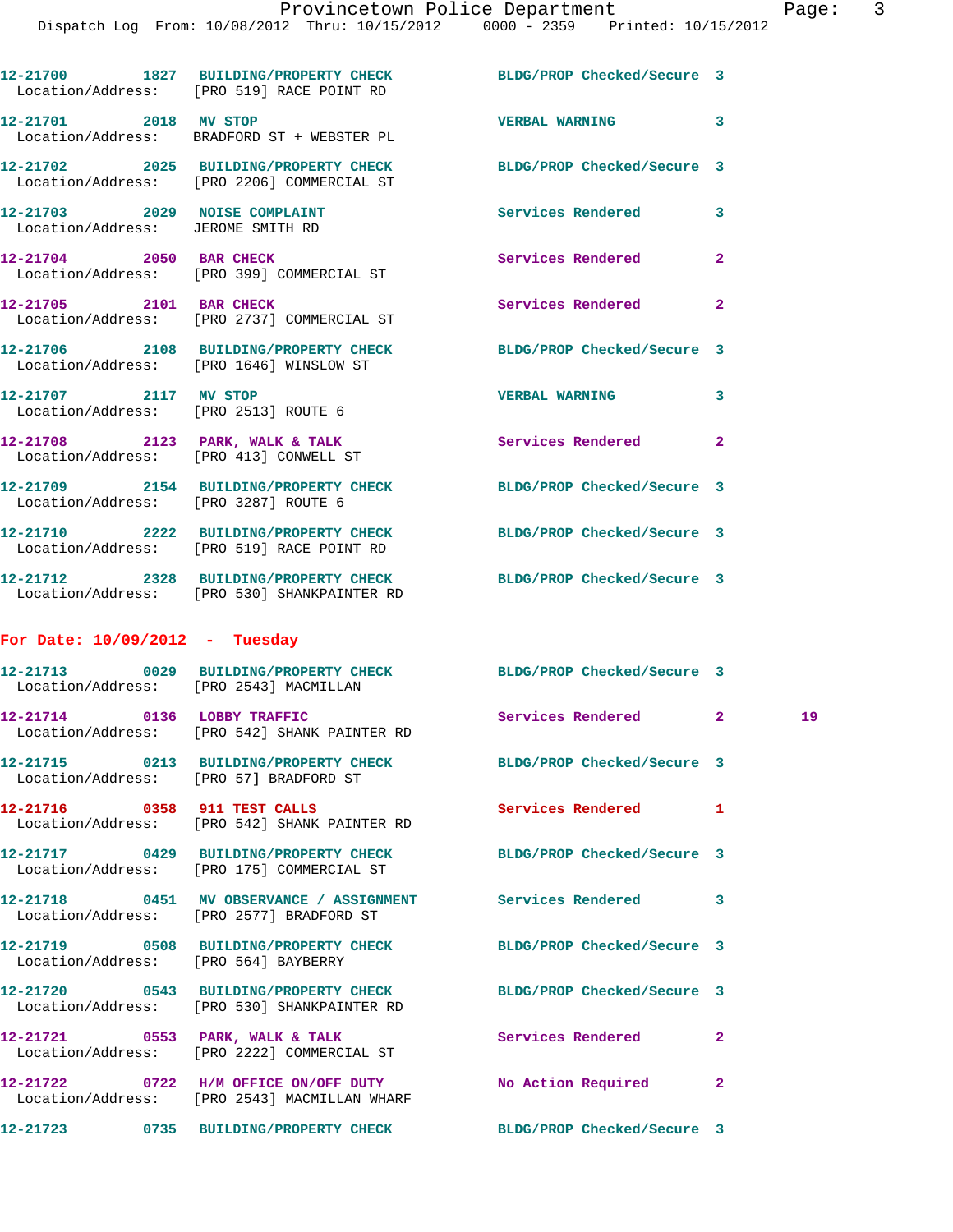|                                       | Provincetown Police Department<br>Dispatch Log From: 10/08/2012 Thru: 10/15/2012 0000 - 2359 Printed: 10/15/2012 |                            |                         |
|---------------------------------------|------------------------------------------------------------------------------------------------------------------|----------------------------|-------------------------|
|                                       | Location/Address: [PRO 2543] MACMILLAN WHARF                                                                     |                            |                         |
| 12-21724 0738 COMPLAINT               | Location/Address: [PRO 2519] ROUTE 6                                                                             | SPOKEN TO                  | 3                       |
|                                       | 12-21725 0749 BUILDING/PROPERTY CHECK Services Rendered<br>Location/Address: [PRO 391] COMMERCIAL ST             |                            | 3                       |
|                                       | 12-21726 0750 ALARM WORK<br>Location/Address: [PRO 440] HARRY KEMP WAY                                           | Services Rendered          | 1                       |
| Location/Address: [PRO 3287] ROUTE 6  | 12-21727 0753 BUILDING/PROPERTY CHECK BLDG/PROP Checked/Secure 3                                                 |                            |                         |
|                                       | 12-21728 0811 FOUND PURSE<br>Location/Address: [PRO 542] SHANK PAINTER RD                                        | No Action Required         | 3                       |
|                                       | 12-21736 0830 TTY TEST CALL<br>Location/Address: [PRO 542] SHANK PAINTER RD                                      | <b>Services Rendered</b>   | 1                       |
| Location/Address: [PRO 2479] ROUTE 6  | 12-21729 0835 DOG IN THE ROAD                                                                                    | <b>GONE ON ARRIVAL</b>     | $\overline{\mathbf{2}}$ |
|                                       | 12-21730 0837 BUILDING/PROPERTY CHECK BLDG/PROP Checked/Secure 3<br>Location/Address: [PRO 2483] COMMERCIAL ST   |                            |                         |
| Location/Address: [PRO 2521] ROUTE 6  | 12-21731 0843 MV OBSERVANCE / ASSIGNMENT Services Rendered                                                       |                            | 3                       |
|                                       | $12-21734$ 0849 ALARM - GENERAL<br>Location/Address: [PRO 290] COMMERCIAL ST                                     | Services Rendered          | 1                       |
| 12-21732 0851 MV STOP                 | Location/Address: [PRO 2513] ROUTE 6                                                                             | <b>VERBAL WARNING</b>      | 3                       |
|                                       | 12-21733 0852 BUILDING/PROPERTY CHECK<br>Location/Address: [PRO 2500] COMMERCIAL ST                              | BLDG/PROP Checked/Secure 3 |                         |
| Location/Address: [PRO 3222] ALDEN ST | 12-21737 0909 ANIMAL CALL/ASSIST                                                                                 | <b>Services Rendered</b>   | $\overline{\mathbf{2}}$ |
| 12-21738 0925 PARK, WALK & TALK       | Location/Address: [PRO 285] COMMERCIAL ST                                                                        | Services Rendered          | $\overline{\mathbf{2}}$ |
|                                       | 12-21739 0934 BUILDING/PROPERTY CHECK<br>Location/Address: [PRO 2206] COMMERCIAL ST                              | BLDG/PROP Checked/Secure 3 |                         |
|                                       | 12-21740 0939 BUILDING/PROPERTY CHECK<br>Location/Address: [PRO 2483] COMMERCIAL ST                              | BLDG/PROP Checked/Secure 3 |                         |
| 12-21741 0944 MV STOP                 | Location/Address: [PRO 2479] ROUTE 6                                                                             | <b>VERBAL WARNING</b>      | 3                       |
|                                       | 12-21742 0951 PARK, WALK & TALK<br>Location/Address: [PRO 606] CONWELL ST                                        | Services Rendered          | $\mathbf{2}$            |
|                                       | 12-21743 0952 WATER IN THE STREET<br>Location/Address: [PRO 63] BRADFORD ST EXT                                  | SPOKEN TO                  | 3                       |
|                                       | 12-21744 0958 REASSURANCE CHECK<br>Location/Address: [PRO 3632] COMMERCIAL ST                                    | Services Rendered          | 3                       |
| 12-21745 1022 STRAY CAT               | Location/Address: [PRO 175] COMMERCIAL ST                                                                        | <b>GONE ON ARRIVAL</b>     | 2                       |
| Location/Address: [PRO 1599] RACE RD  |                                                                                                                  | Services Rendered          | $\mathbf{2}$            |
|                                       | 12-21747 1119 BUILDING/PROPERTY CHECK<br>Location/Address: [PRO 564] BAYBERRY AVE                                | BLDG/PROP Checked/Secure 3 |                         |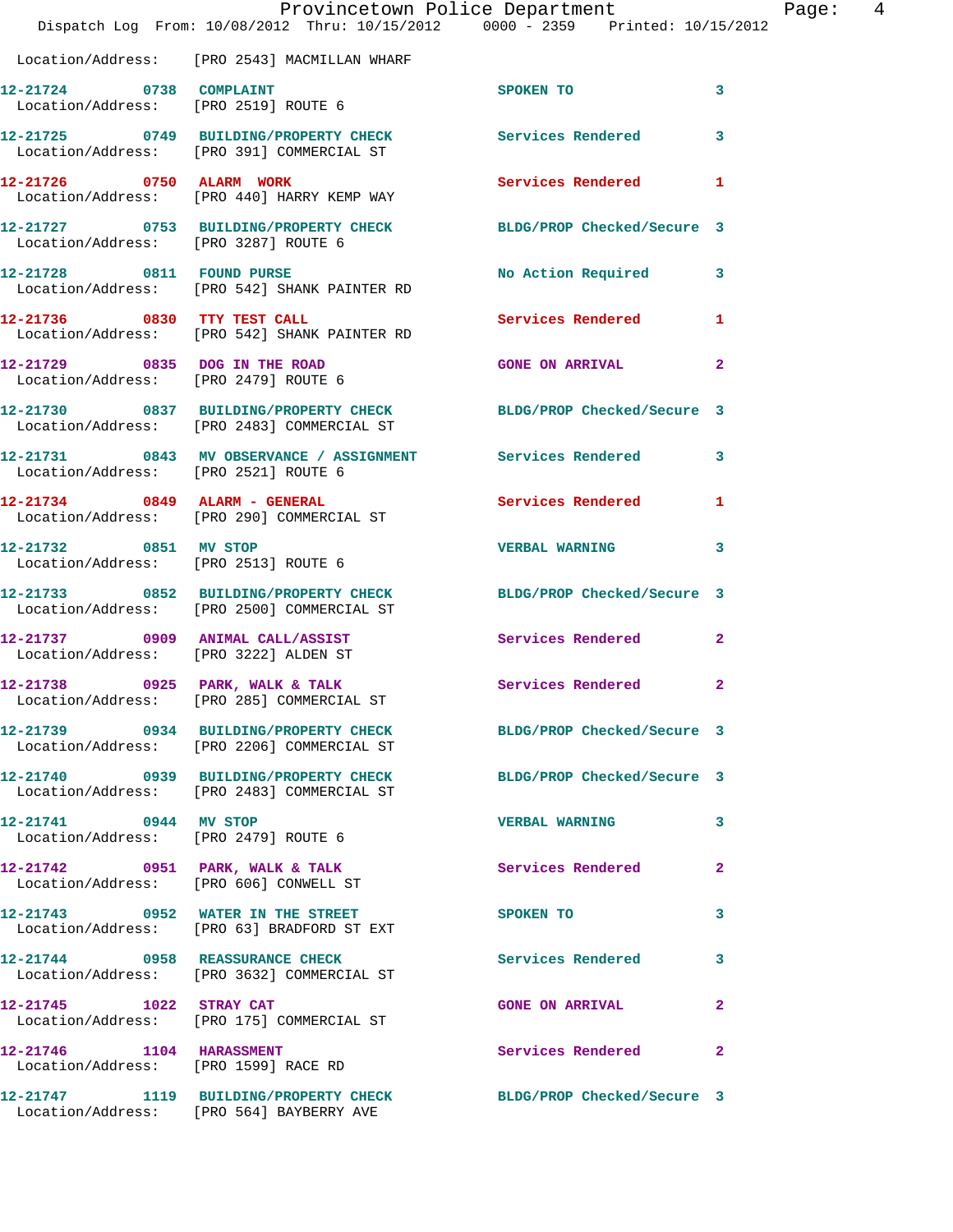|                                                            | Provincetown Police Department The Page: 5<br>Dispatch Log From: 10/08/2012 Thru: 10/15/2012  0000 - 2359  Printed: 10/15/2012 |                            |              |
|------------------------------------------------------------|--------------------------------------------------------------------------------------------------------------------------------|----------------------------|--------------|
| Location/Address: ROUTE 6                                  | 12-21748 1133 MV OBSERVANCE / ASSIGNMENT Services Rendered 3                                                                   |                            |              |
|                                                            | 12-21749 1335 FIRE, OTHER<br>Location/Address: [PRO 269] COMMERCIAL ST                                                         | No Action Required 1       |              |
|                                                            | 12-21750 1340 PARKING COMPLAINT / GENERAL Citation/Warning Issued 3<br>Location/Address: [PRO 320] COMMERCIAL ST               |                            |              |
|                                                            | 12-21751 1408 ANIMAL CALL GONE ON ARRIVAL<br>Location/Address: [PRO 3628] COMMERCIAL ST                                        |                            | $\mathbf{2}$ |
|                                                            | 12-21753 1820 BUILDING/PROPERTY CHECK BLDG/PROP Checked/Secure 3<br>Location/Address: [PRO 519] RACE POINT RD                  |                            |              |
|                                                            | 12-21754 1826 MV STOP<br>Location/Address: ROUTE 6 + SNAIL RD                                                                  | <b>VERBAL WARNING</b>      | 3            |
| Location/Address: COMMERCIAL ST                            | 12-21755 1844 PARKING COMPLAINT / GENERAL Citation/Warning Issued 3                                                            |                            |              |
|                                                            | 12-21757 1915 ASSIST CITIZEN<br>Location/Address: [PRO 3260] BRADFORD ST EXT                                                   | SPOKEN TO                  | 3            |
|                                                            | 12-21756 1928 ASSIST CITIZEN<br>Location/Address: [PRO 3259] MACMILLAN WHARF                                                   | Services Rendered 3        |              |
| Refer To Accident: 12-77-AC                                | 12-21758 1943 MV ACCIDENT Citation/Warning Issued 1<br>Location/Address: CONWELL ST + BRADFORD ST                              |                            |              |
| Location/Address: [PRO 3222] ALDEN ST                      | 12-21759 1958 MEDICAL EMERGENCY 1 Transported to Hospital 1                                                                    |                            |              |
|                                                            | 12-21761 2026 BOAT/HARBORMASTER<br>Location/Address: [PRO 3259] MACMILLAN WHARF                                                | Services Rendered 2        |              |
|                                                            | 12-21760 2042 BUILDING/PROPERTY CHECK BLDG/PROP Checked/Secure 3<br>Location/Address: [PRO 2206] COMMERCIAL ST                 |                            |              |
|                                                            | 12-21762 2111 MEDICAL EMERGENCY Services Rendered 1<br>Location/Address: [PRO 2645] SHANK PAINTER RD                           |                            |              |
|                                                            | 12-21763 2122 BUILDING/PROPERTY CHECK BLDG/PROP Checked/Secure 3<br>Location/Address: [PRO 306] COMMERCIAL ST                  |                            |              |
| Location/Address: [OT] BRADFORD                            | 12-21764 2209 MEDICAL EMERGENCY                                                                                                | Transported to Hospital 1  |              |
| Location/Address: [PRO 3287] ROUTE 6                       | 12-21765 2228 BUILDING/PROPERTY CHECK BLDG/PROP Checked/Secure 3                                                               |                            |              |
|                                                            | 12-21766 2300 LOST CELL PHONE<br>Location/Address: [PRO 539] SHANK PAINTER RD                                                  | No Action Required         | 3            |
| 12-21767 2309 ALARM - FIRE<br>Location/Address: MASONIC PL |                                                                                                                                | No Action Required         | 1            |
|                                                            | 12-21768 2324 BUILDING/PROPERTY CHECK<br>Location/Address: [PRO 175] COMMERCIAL ST                                             | BLDG/PROP Checked/Secure 3 |              |
|                                                            | 12-21769 2358 BUILDING/PROPERTY CHECK BLDG/PROP Checked/Secure 3<br>Location/Address: [PRO 545] SHANKPAINTER RD                |                            |              |
| For Date: $10/10/2012$ - Wednesday                         |                                                                                                                                |                            |              |
| Location/Address: [PRO 2543] MACMILLAN                     | 12-21770 0037 BUILDING/PROPERTY CHECK BLDG/PROP Checked/Secure 3                                                               |                            |              |

**12-21771 0043 MV OBSERVANCE / ASSIGNMENT No Action Required 3**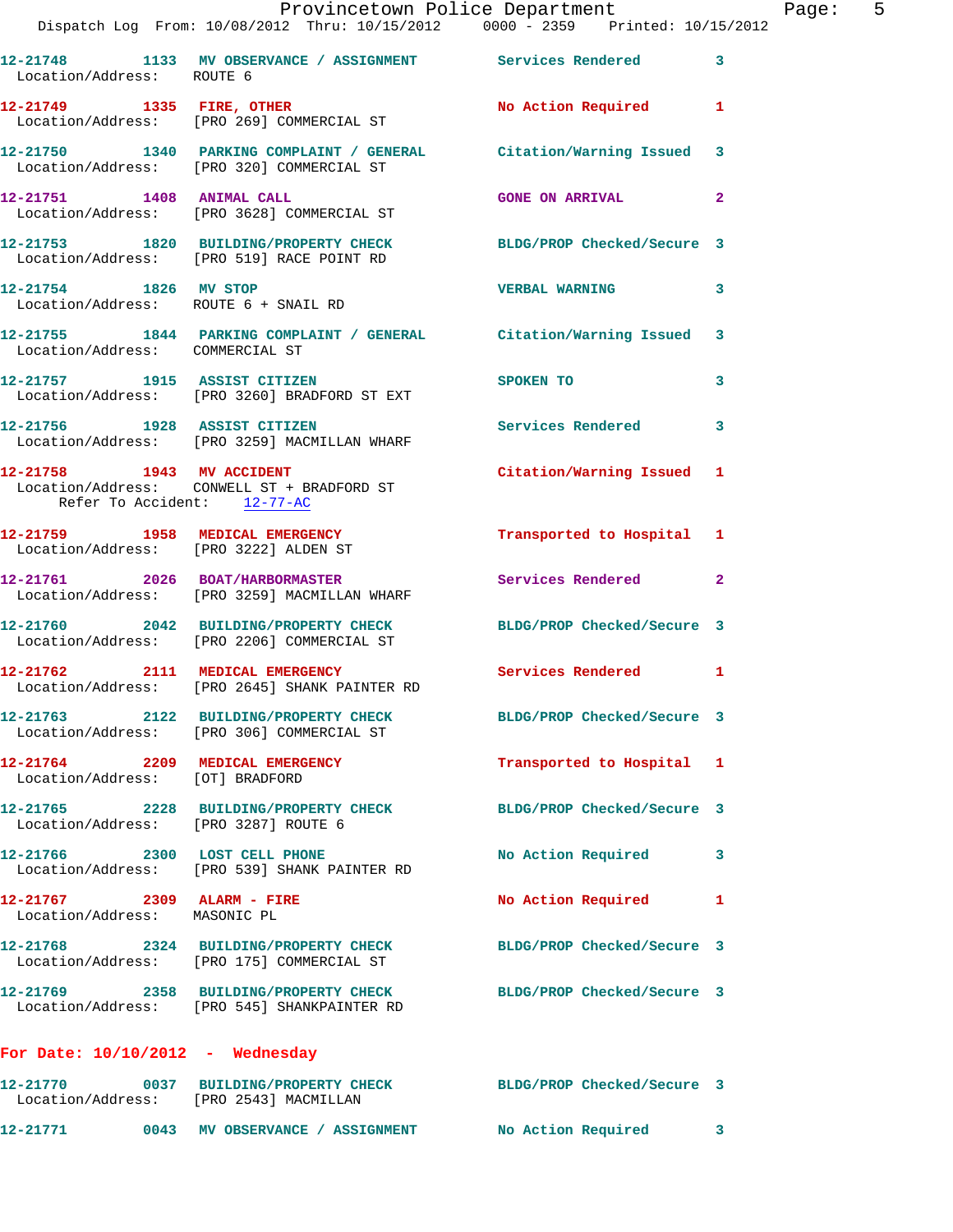|                                                               |                                                                                                                  | Provincetown Police Department<br>Dispatch Log From: 10/08/2012 Thru: 10/15/2012 0000 - 2359 Printed: 10/15/2012 | Page: 6 |
|---------------------------------------------------------------|------------------------------------------------------------------------------------------------------------------|------------------------------------------------------------------------------------------------------------------|---------|
|                                                               |                                                                                                                  |                                                                                                                  |         |
|                                                               | Location/Address: BRADFORD ST + RYDER ST                                                                         |                                                                                                                  |         |
| Location/Address: [TRU] SHORE RD                              |                                                                                                                  | 12-21772 0052 ASSIST AGENCY / MUTUAL AID Services Rendered 3                                                     |         |
| Location/Address: [TRU] MOSES WAY                             | 12-21773 0127 ASSIST AGENCY / MUTUAL AID SPOKEN TO                                                               | 3                                                                                                                |         |
|                                                               | 12-21774 0153 GENERAL INFO                                                                                       | No Action Required 3                                                                                             |         |
|                                                               | 12-21775 0209 BUILDING/PROPERTY CHECK BLDG/PROP Checked/Secure 3<br>Location/Address: [PRO 526] RYDER ST         |                                                                                                                  |         |
|                                                               | 12-21776 0226 BUILDING/PROPERTY CHECK BLDG/PROP Checked/Secure 3<br>Location/Address: [PRO 175] COMMERCIAL ST    |                                                                                                                  |         |
|                                                               | 12-21777 0232 MV STOP<br>Location/Address: ROUTE 6 + SNAIL RD                                                    | VERBAL WARNING 3                                                                                                 |         |
|                                                               | 12-21778 0243 ALARM - GENERAL<br>Location/Address: [PRO 2259] COMMERCIAL ST                                      | False Alarm 1                                                                                                    |         |
|                                                               | 12-21779 0249 BUILDING/PROPERTY CHECK BLDG/PROP Checked/Secure 3<br>Location/Address: [PRO 1638] COMMERCIAL ST   |                                                                                                                  |         |
|                                                               | 12-21780 0504 BUILDING/PROPERTY CHECK BLDG/PROP Checked/Secure 3<br>Location/Address: [PRO 444] HIGH POLE        |                                                                                                                  |         |
|                                                               |                                                                                                                  | 12-21781 0507 BUILDING/PROPERTY CHECK BLDG/PROP Checked/Secure 3<br>Location/Address: [PRO 57] BRADFORD ST       |         |
|                                                               |                                                                                                                  | 12-21782 0513 BUILDING/PROPERTY CHECK BLDG/PROP Checked/Secure 3<br>Location/Address: [PRO 3287] ROUTE 6         |         |
|                                                               | 12-21783 0527 INFO SERVICES - LOBBY<br>Location/Address: [PRO 542] SHANK PAINTER RD                              | Services Rendered 2                                                                                              | 27      |
|                                                               | 12-21784 0612 BUILDING/PROPERTY CHECK BLDG/PROP Checked/Secure 3<br>Location/Address: [PRO 488] MAYFLOWER AVE    |                                                                                                                  |         |
| 12-21785 0727 MV STOP<br>Location/Address: ROUTE 6 + SNAIL RD |                                                                                                                  | <b>VERBAL WARNING</b><br>$\mathbf{3}$                                                                            |         |
|                                                               | 12-21786 0754 BUILDING/PROPERTY CHECK BLDG/PROP Checked/Secure 3<br>Location/Address: [PRO 2543] MACMILLAN WHARF |                                                                                                                  |         |
|                                                               | 12-21787 0825 911 GENERAL<br>Location/Address: AUNT SUKEYS WAY                                                   | Transported to Hospital 1                                                                                        |         |
|                                                               | 12-21788 0836 ALARM - GENERAL<br>Location/Address: [PRO 105] COMMERCIAL ST                                       | No Action Required 1                                                                                             |         |
| Location/Address: [PRO 3287] ROUTE 6                          | 12-21789 0853 BUILDING/PROPERTY CHECK                                                                            | BLDG/PROP Checked/Secure 3                                                                                       |         |
| 12-21790 0927 MV STOP                                         | Location/Address: ROUTE 6 + SANDY HILL LN                                                                        | Citation/Warning Issued 3                                                                                        |         |
|                                                               | 12-21791 1005 ALARM - GENERAL<br>Location/Address: [PRO 80] CARVER ST                                            | No Action Required<br>$\mathbf{1}$                                                                               |         |
|                                                               | 12-21792 1113 MEDICAL EMERGENCY<br>Location/Address: [PRO 440] HARRY KEMP WAY                                    | Transported to Hospital 1                                                                                        |         |
|                                                               | 12-21793 1117 ALARM - GENERAL<br>Location/Address: [PRO 207] COMMERCIAL ST                                       | Services Rendered<br>1                                                                                           |         |
|                                                               | 12-21794 1125 PARKING COMPLAINT / GENERAL Services Rendered<br>Location/Address: [PRO 2500] COMMERCIAL ST        | 3                                                                                                                |         |
| 12-21795 1157 ANIMAL CALL                                     |                                                                                                                  | Services Rendered<br>$\mathbf{2}$                                                                                |         |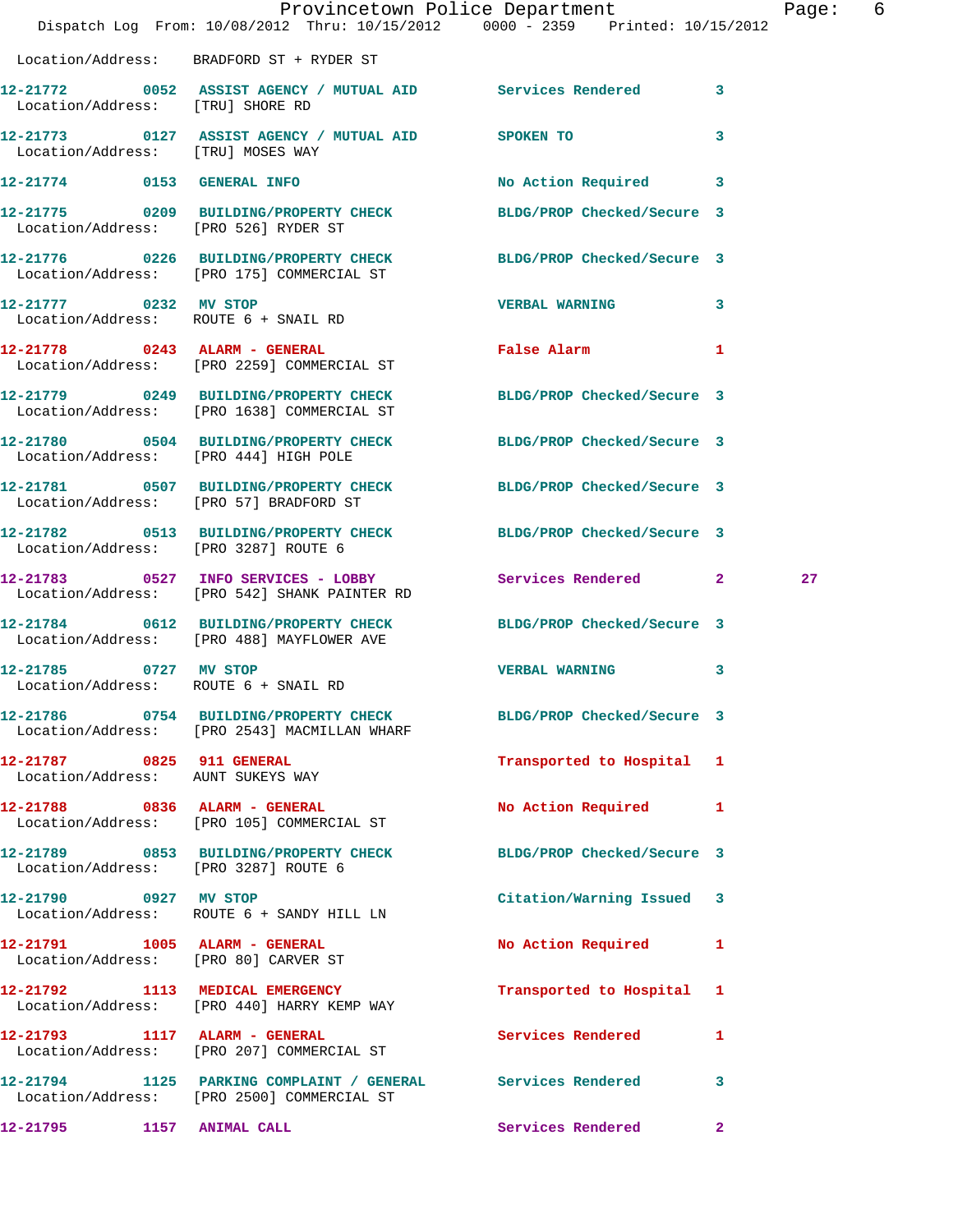|                                                               | Dispatch Log From: 10/08/2012 Thru: 10/15/2012 0000 - 2359 Printed: 10/15/2012                                  | Provincetown Police Department | -7<br>Page:  |
|---------------------------------------------------------------|-----------------------------------------------------------------------------------------------------------------|--------------------------------|--------------|
|                                                               | Location/Address: [PRO 109] COMMERCIAL ST                                                                       |                                |              |
|                                                               | 12-21796 1251 PARKING COMPLAINT / GENERAL Services Rendered 3<br>Location/Address: [PRO 433] RYDER ST EXT       |                                |              |
|                                                               | 12-21797 1331 COMPLAINT<br>Location/Address: [PRO 542] SHANK PAINTER RD                                         | Services Rendered              | 3            |
| 12-21798 1334 AIRCRAFT                                        | Location/Address: [PRO 516] RACE POINT RD                                                                       | Services Rendered 2            |              |
| Location/Address: FRANKLIN ST                                 | 12-21799 1352 ALARM - GENERAL                                                                                   | Services Rendered              | 1            |
|                                                               | 12-21801 1409 911 GENERAL<br>Location/Address: [PRO 542] SHANK PAINTER RD                                       | Services Rendered 1            |              |
|                                                               | 12-21802 1456 MISSING BLACK CAT<br>Location/Address: [PRO 439] GOSNOLD ST                                       | Services Rendered              | $\mathbf{2}$ |
|                                                               | 12-21803 1514 ALARM - GENERAL<br>Location/Address: [PRO 569] WINSLOW ST                                         | Services Rendered              | 1            |
| 12-21804 1518 MV STOP<br>Location/Address: [PRO 2479] ROUTE 6 |                                                                                                                 | <b>VERBAL WARNING</b>          | 3            |
| 12-21805 1528 MV STOP                                         | Location/Address: [PRO 606] CONWELL ST                                                                          | <b>VERBAL WARNING</b>          | 3            |
| Location/Address: [PRO 564] BAYBERRY                          | 12-21806 1551 BUILDING/PROPERTY CHECK BLDG/PROP Checked/Secure 3                                                |                                |              |
| 12-21812 1605 COMPLAINT                                       | Location/Address: [PRO 1110] SOPER ST                                                                           | Services Rendered              | 3            |
|                                                               | 12-21808 1637 MV STOP<br>Location/Address: [PRO 29] BRADFORD ST                                                 | Citation/Warning Issued 3      |              |
| 12-21809 1653 MV STOP                                         | Location/Address: BRADFORD ST + PRINCE ST                                                                       | <b>VERBAL WARNING</b>          | 3            |
| 12-21811 1746 MV STOP<br>Location/Address: PROVINCELANDS RD   |                                                                                                                 | <b>VERBAL WARNING</b>          | 3            |
|                                                               | 12-21813 1813 BUILDING/PROPERTY CHECK BLDG/PROP Checked/Secure 3<br>Location/Address: [PRO 2206] COMMERCIAL ST  |                                |              |
|                                                               | 12-21815 1818 BUILDING/PROPERTY CHECK<br>Location/Address: [PRO 488] MAYFLOWER ST                               | BLDG/PROP Checked/Secure 3     |              |
| 12-21814 1819 MV STOP                                         | Location/Address: STANDISH ST + BRADFORD ST                                                                     | VERBAL WARNING 3               |              |
|                                                               | 12-21817 1831 MEDICAL EMERGENCY<br>Location/Address: [PRO 440] HARRY KEMP WAY                                   | Transported to Hospital 1      |              |
| 12-21818 1833 MV COMPLAINT                                    | Location/Address: BANGS ST + COMMERCIAL ST                                                                      | Services Rendered              | $\mathbf{2}$ |
|                                                               | 12-21819 1841 ALARM - FIRE<br>Location/Address: [PRO 2816] COMMERCIAL ST                                        | Services Rendered 1            |              |
| 12-21820 1857 MV STOP                                         | Location/Address: SHANK PAINTER RD + BRADFORD ST                                                                | <b>VERBAL WARNING</b>          | 3            |
|                                                               | 12-21821 1923 BUILDING/PROPERTY CHECK BLDG/PROP Checked/Secure 3<br>Location/Address: [PRO 530] SHANKPAINTER RD |                                |              |
|                                                               | 12-21822 1942 LARCENY / FORGERY / FRAUD<br>Location/Address: [PRO 3736] COMMERCIAL ST                           | SPOKEN TO                      | $\mathbf{2}$ |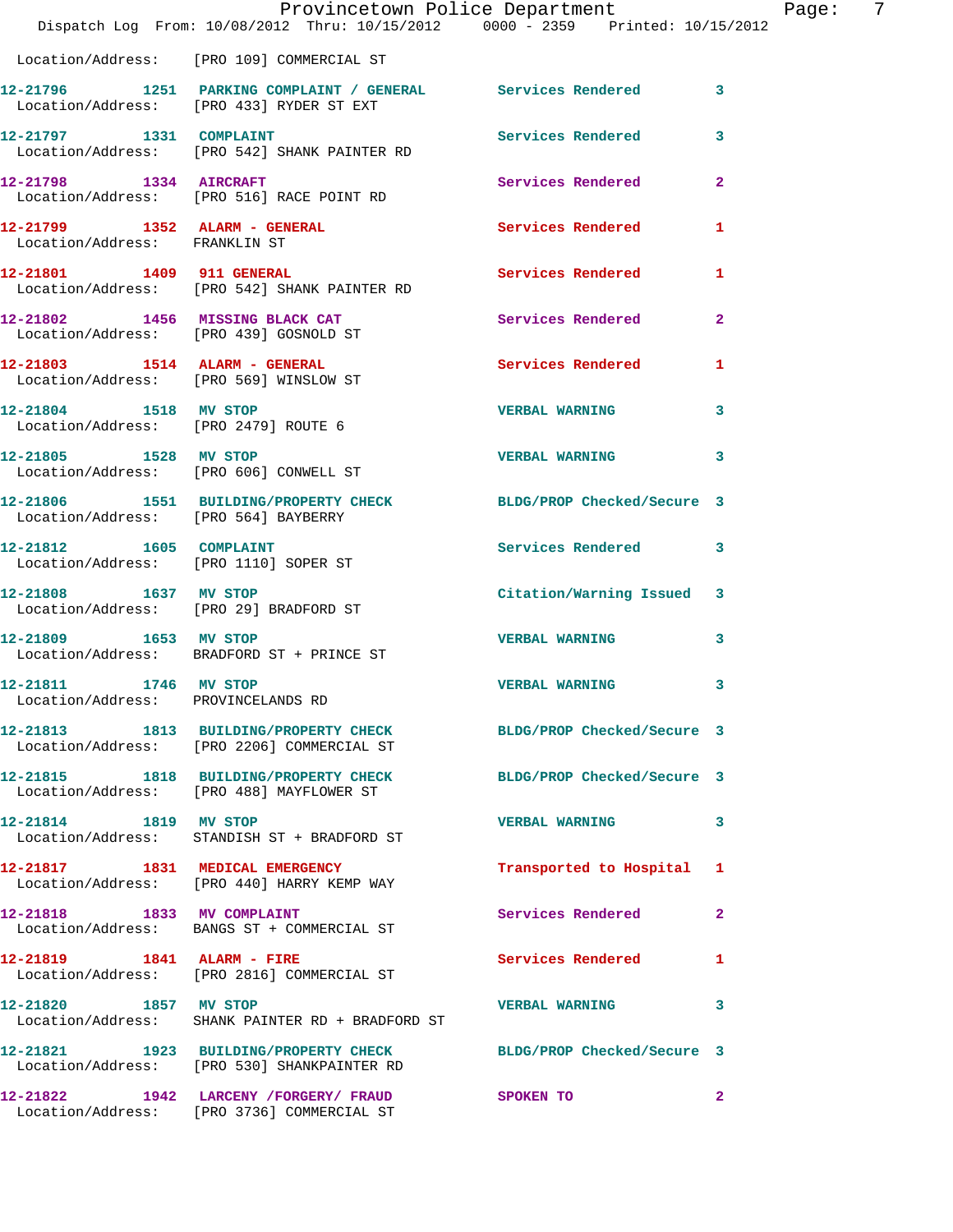|                                                              |                                                                                                                  | Provincetown Police Department | 8 <sup>8</sup><br>Page: |
|--------------------------------------------------------------|------------------------------------------------------------------------------------------------------------------|--------------------------------|-------------------------|
|                                                              | Dispatch Log From: 10/08/2012 Thru: 10/15/2012 0000 - 2359 Printed: 10/15/2012                                   |                                |                         |
|                                                              | 12-21823 2101 BUILDING/PROPERTY CHECK BLDG/PROP Checked/Secure 3<br>Location/Address: [PRO 306] COMMERCIAL ST    |                                |                         |
|                                                              | 12-21824 2109 BUILDING/PROPERTY CHECK BLDG/PROP Checked/Secure 3<br>Location/Address: [PRO 1638] COMMERCIAL ST   |                                |                         |
|                                                              | 12-21825 2109 BUILDING/PROPERTY CHECK BLD/PROP CHECKED UNSECUR 3<br>Location/Address: [PRO 516] RACE POINT RD    |                                |                         |
|                                                              | 12-21826 2121 HAZARDS<br>Location/Address: [PRO 2575] CONWELL ST                                                 | Services Rendered 2            |                         |
| Location/Address: [PRO 16] BRADFORD ST                       | 12-21827 2128 BUILDING/PROPERTY CHECK BLDG/PROP Checked/Secure 3                                                 |                                |                         |
|                                                              | 12-21828 2139 ALARM - FIRE<br>Location/Address: [PRO 3670] SHANK PAINTER RD                                      | Services Rendered 1            |                         |
|                                                              | 12-21831 2155 LOST BLACK PURSE/FOUND Services Rendered<br>Location/Address: [PRO 537] SHANK PAINTER RD           |                                | 3                       |
| Location/Address: [PRO 3287] ROUTE 6                         | 12-21829 2204 BUILDING/PROPERTY CHECK BLDG/PROP Checked/Secure 3                                                 |                                |                         |
|                                                              | 12-21830 2205 BUILDING/PROPERTY CHECK BLDG/PROP Checked/Secure 3<br>Location/Address: [PRO 545] SHANKPAINTER RD  |                                |                         |
| 12-21832 2217 COMPLAINT<br>Location/Address: SHANKPAINTER RD |                                                                                                                  | Services Rendered 3            |                         |
|                                                              | 12-21834 2345 BUILDING/PROPERTY CHECK BLDG/PROP Checked/Secure 3<br>Location/Address: [PRO 530] SHANK PAINTER RD |                                |                         |
|                                                              | 12-21835 2357 BUILDING/PROPERTY CHECK BLDG/PROP Checked/Secure 3<br>Location/Address: [PRO 2483] COMMERCIAL ST   |                                |                         |

## **For Date: 10/11/2012 - Thursday**

|                            | 12-21836 0009 LOBBY TRAFFIC<br>Location/Address: [PRO 542] SHANK PAINTER RD                                       | Services Rendered 2      |                         | 20 |
|----------------------------|-------------------------------------------------------------------------------------------------------------------|--------------------------|-------------------------|----|
|                            | 12-21837 0018 BUILDING/PROPERTY CHECK BLDG/PROP Checked/Secure 3<br>Location/Address: [PRO 2543] MACMILLAN WHARF  |                          |                         |    |
|                            | 12-21838 0057 ASSIST CITIZEN<br>Location/Address: [PRO 3430] COMMERCIAL ST                                        | No Action Required       | 3                       |    |
|                            | 12-21839 0127 WIRES DOWN<br>Location/Address: TINYS WAY + CEMETERY RD                                             | Could Not Locate         | $\overline{2}$          |    |
|                            | 12-21840 0149 BUILDING/PROPERTY CHECK BLDG/PROP Checked/Secure 3<br>Location/Address: [PRO 2490] PROVINCELANDS RD |                          |                         |    |
| 12-21841 0236 GENERAL INFO |                                                                                                                   | <b>Services Rendered</b> | $\overline{\mathbf{3}}$ |    |
|                            | 12-21842 0252 BUILDING/PROPERTY CHECK BLDG/PROP Checked/Secure 3<br>Location/Address: [PRO 444] HIGH POLE         |                          |                         |    |
|                            | 12-21843 0421 BUILDING/PROPERTY CHECK BLDG/PROP Checked/Secure 3<br>Location/Address: [PRO 175] COMMERCIAL ST     |                          |                         |    |
|                            | 12-21844 0429 MV OBSERVANCE / ASSIGNMENT Services Rendered<br>Location/Address: [PRO 3257] SHANKPAINTER RD        |                          | $\overline{\mathbf{3}}$ |    |
|                            | 12-21845 0538 BUILDING/PROPERTY CHECK BLDG/PROP Checked/Secure 3<br>Location/Address: [PRO 530] SHANKPAINTER RD   |                          |                         |    |
|                            | 12-21846 0538 BUILDING/PROPERTY CHECK BLDG/PROP Checked/Secure 3<br>Location/Address: [PRO 2977] COMMERCIAL ST    |                          |                         |    |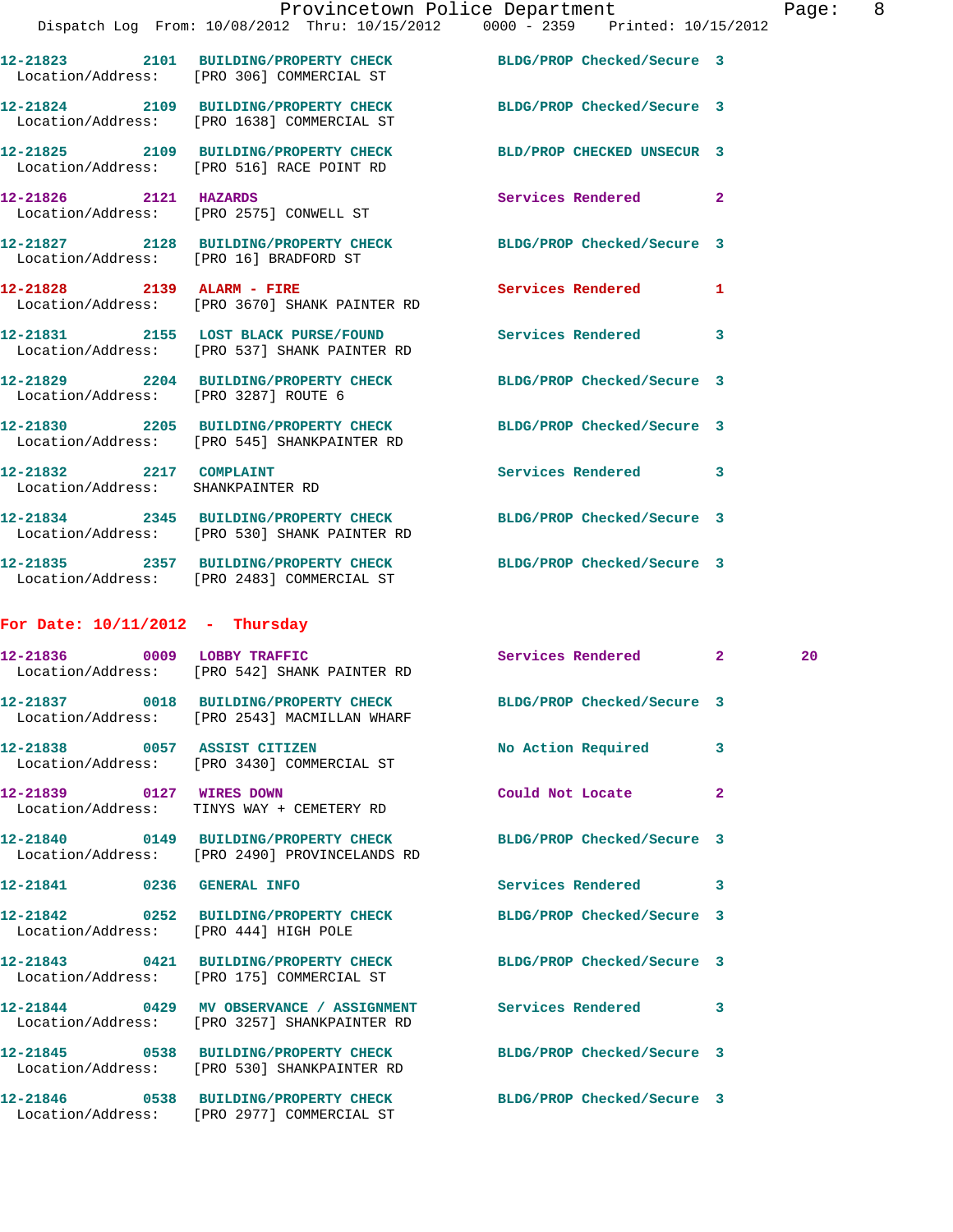|                                                                          | Provincetown Police Department<br>Dispatch Log From: 10/08/2012 Thru: 10/15/2012 0000 - 2359 Printed: 10/15/2012 |                            |                |
|--------------------------------------------------------------------------|------------------------------------------------------------------------------------------------------------------|----------------------------|----------------|
|                                                                          | 12-21847 0602 FLIGHT COVERAGE<br>Location/Address: [PRO 516] RACE POINT RD                                       | Services Rendered          | $\mathbf{2}$   |
|                                                                          | 12-21848 0740 H/M ON/OFF DUTY<br>Location/Address: [PRO 2543] MACMILLAN WHARF                                    | No Action Required         | $\mathbf{2}$   |
| 12-21849 0850 MEDICAL EMERGENCY<br>Location/Address: [PRO 3222] ALDEN ST |                                                                                                                  | Transported to Hospital    | 1              |
|                                                                          | 12-21850 0856 MV ACCIDENT/MINOR<br>Location/Address: [PRO 569] WINSLOW ST                                        | <b>Services Rendered</b>   | 1              |
|                                                                          | 12-21851 0910 WEEKLY GENERATOR TEST<br>Location/Address: [PRO 542] SHANK PAINTER RD                              | No Action Required         | 3              |
| 12-21852 0943 FOLLOW UP                                                  | Location/Address: [PRO 569] WINSLOW ST                                                                           | <b>Services Rendered</b>   | $\overline{a}$ |
|                                                                          | 12-21853 0947 ASSIST AGENCY / MUTUAL AID Services Rendered<br>Location/Address: HOWLAND ST + BRADFORD ST         |                            | 3              |
|                                                                          | 12-21854 1016 PARKING COMPLAINT / GENERAL Services Rendered<br>Location/Address: [PRO 165] COMMERCIAL ST         |                            | 3              |
| 12-21855 1045 PRIVATE TOW<br>Location/Address: RYDER ST                  |                                                                                                                  | Vehicle Towed              | 3              |
| Location: CENTER ROAM                                                    | 12-21856 1118 PARK, WALK & TALK 5 Services Rendered                                                              |                            | $\overline{a}$ |
| Location/Address: COOK ST                                                | 12-21857 1125 PARKING COMPLAINT / GENERAL GONE ON ARRIVAL                                                        |                            | 3              |
|                                                                          | 12-21858 1137 LOST BLK FLIP WALLET<br>Location/Address: [PRO 542] SHANK PAINTER RD                               | Services Rendered          | 3              |
| 12-21859 1206 MV STOP<br>Location/Address: BRADFORD ST                   |                                                                                                                  | Citation/Warning Issued    | 3              |
|                                                                          | $12-21860$ 1226 PARK, WALK & TALK<br>Location/Address: [PRO 537] SHANK PAINTER RD                                | Services Rendered 2        |                |
| Location/Address: [PRO 3287] ROUTE 6                                     | 12-21861 1328 BUILDING/PROPERTY CHECK BLDG/PROP Checked/Secure 3                                                 |                            |                |
| Location/Address: [PRO 571] ALDEN ST                                     | 12-21862 1337 BUILDING/PROPERTY CHECK BLDG/PROP Checked/Secure 3                                                 |                            |                |
| 12-21863 1348 MV STOP                                                    | Location/Address: [PRO 3296] SHANK PAINTER RD                                                                    | Citation/Warning Issued    | 3              |
| 12-21864 1408 MV STOP<br>Location/Address: [PRO 2519] ROUTE 6            |                                                                                                                  | <b>VERBAL WARNING</b>      | 3              |
| Location/Address: BRADFORD ST                                            | $12-21865$ 1412 PARK, WALK & TALK                                                                                | Services Rendered          | $\overline{a}$ |
|                                                                          | 12-21866 1441 BUILDING/PROPERTY CHECK<br>Location/Address: [PRO 2483] COMMERCIAL ST                              | <b>Services Rendered</b>   | 3              |
|                                                                          | 12-21867 1441 BUILDING/PROPERTY CHECK<br>Location/Address: [PRO 2206] COMMERCIAL ST                              | BLDG/PROP Checked/Secure 3 |                |
| Location/Address: [PRO 564] BAYBERRY                                     | 12-21868 1550 BUILDING/PROPERTY CHECK                                                                            | BLDG/PROP Checked/Secure 3 |                |
|                                                                          | 12-21869 1621 LOST WALLET/FOUND<br>Location/Address: [PRO 146] COMMERCIAL ST                                     | No Action Required         | 3              |
|                                                                          | 12-21870      1728   BUILDING/PROPERTY CHECK        BLDG/PROP Checked/Secure 3                                   |                            |                |

Location/Address: [PRO 433] RYDER ST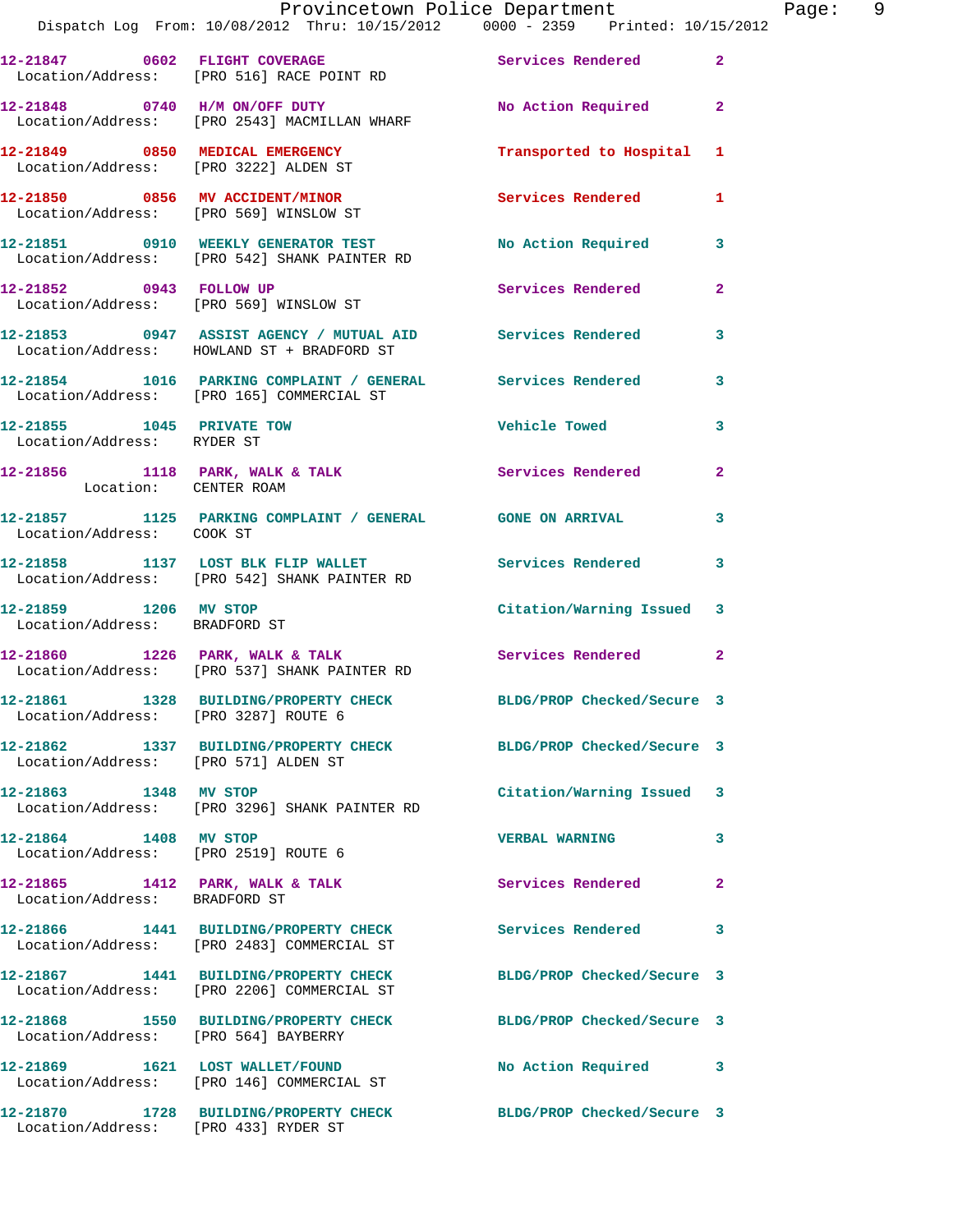|                                                               | Dispatch Log From: 10/08/2012 Thru: 10/15/2012 - 0000 - 2359 - Printed: 10/15/        |                            |                         |
|---------------------------------------------------------------|---------------------------------------------------------------------------------------|----------------------------|-------------------------|
|                                                               | 12-21871 1730 LOST SET OF KEYS<br>Location/Address: [PRO 60] BRADFORD ST              | No Action Required 3       |                         |
|                                                               | 12-21872 1734 AIRCRAFT-FLIGHT COVERAGE<br>Location/Address: [PRO 516] RACE POINT RD   | No Action Required         | $\mathbf{2}$            |
| Location/Address: [PRO 3672] ROUTE 6                          | 12-21873 1739 MV OBSERVANCE / ASSIGNMENT No Action Required 3                         |                            |                         |
|                                                               | 12-21874 1759 LOST DEBIT CARD<br>Location/Address: [PRO 542] SHANK PAINTER RD         | No Action Required         | $\overline{\mathbf{3}}$ |
|                                                               | 12-21875 1803 PARK, WALK & TALK<br>Location: [PRO 3431] LOPES SQUARE                  | No Action Required 2       |                         |
|                                                               | 12-21876 1815 BUILDING/PROPERTY CHECK<br>Location/Address: [PRO 2898] JEROME SMITH RD | BLDG/PROP Checked/Secure 3 |                         |
| 12-21877 1822 MV STOP<br>Location/Address: ROUTE 6            |                                                                                       | <b>VERBAL WARNING</b>      | 3                       |
| 12-21878 1907 MV STOP                                         | Location/Address: HOWLAND ST + BRADFORD ST                                            | <b>VERBAL WARNING</b>      | 3                       |
| 12-21879 1908 MV STOP<br>Location/Address: ROUTE 6            |                                                                                       | <b>VERBAL WARNING</b>      | $\overline{\mathbf{3}}$ |
| 12-21880 1914 MV DISABLED                                     | Location/Address: ROUTE 6 + CONWELL ST                                                | Services Rendered 2        |                         |
|                                                               | 12-21881 1925 BUILDING/PROPERTY CHECK<br>Location/Address: [PRO 519] RACE POINT RD    | BLDG/PROP Checked/Secure 3 |                         |
| Location: CENTER ROAM                                         | 12-21882 1926 PARK, WALK & TALK                                                       | No Action Required         | $\mathbf{2}$            |
|                                                               | 12-21883 2017 MV STOP<br>Location/Address: ROUTE 6 + SHANK PAINTER RD                 | <b>VERBAL WARNING</b>      | 3                       |
| Location: CENTER ROAM                                         | 12-21884 2030 PARK, WALK & TALK                                                       | No Action Required 2       |                         |
| 12-21885 2053 MV STOP                                         | Location/Address: ROUTE 6 + SHANK PAINTER RD                                          | <b>VERBAL WARNING</b>      | 3                       |
| Location/Address: [PRO 16] BRADFORD ST                        | 12-21886  2135 BUILDING/PROPERTY CHECK                                                | BLDG/PROP Checked/Secure 3 |                         |
|                                                               | 12-21887 2142 MEDICAL EMERGENCY<br>Location/Address: [PRO 1583] MONTELLO ST           | <b>PATIENT REFUSAL</b>     | 1                       |
| 12-21888 2314 NOISE COMPLAINT                                 | Location/Address: [PRO 3670] SHANK PAINTER RD                                         | SPOKEN TO                  | 3                       |
|                                                               | 12-21890 2333 BUILDING/PROPERTY CHECK<br>Location/Address: [PRO 530] SHANKPAINTER RD  | BLDG/PROP Checked/Secure 3 |                         |
|                                                               | 12-21891 2339 BUILDING/PROPERTY CHECK<br>Location/Address: [PRO 1638] COMMERCIAL ST   | BLDG/PROP Checked/Secure 3 |                         |
| 12-21892 2342 MV STOP<br>Location/Address: [PRO 80] CARVER ST |                                                                                       | <b>VERBAL WARNING</b>      | 3                       |
|                                                               |                                                                                       |                            |                         |

## **For Date: 10/12/2012 - Friday**

| 12-21893          | 0000 | <b>LOBBY TRAFFIC</b>       | Services Rendered       |  |
|-------------------|------|----------------------------|-------------------------|--|
| Location/Address: |      | [PRO 542] SHANK PAINTER RD |                         |  |
| 12-21894          |      | 0005 MV STOP               | Citation/Warning Issued |  |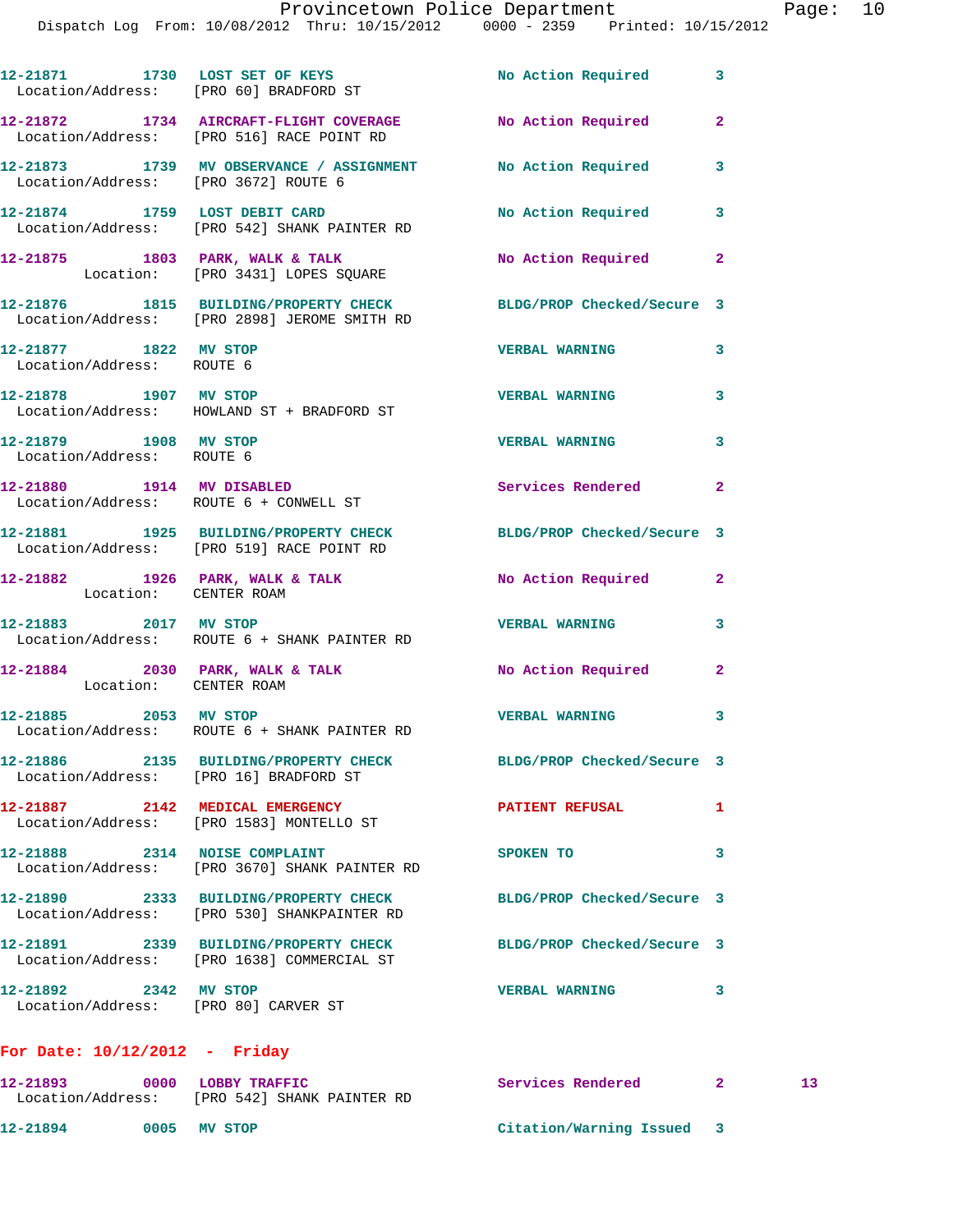|                                                                   | Provincetown Police Department<br>Dispatch Log From: 10/08/2012 Thru: 10/15/2012 0000 - 2359 Printed: 10/15/2012 |                               |                |
|-------------------------------------------------------------------|------------------------------------------------------------------------------------------------------------------|-------------------------------|----------------|
|                                                                   | Location/Address: BRADFORD ST + HANCOCK ST                                                                       |                               |                |
| Location/Address: [PRO 3307] HEATHER'S                            | 12-21895 0012 BUILDING/PROPERTY CHECK BLDG/PROP Checked/Secure 3                                                 |                               |                |
| Location/Address: [PRO 2521] ROUTE 6                              | 12-21896 0017 MV OBSERVANCE / ASSIGNMENT No Action Required                                                      |                               | 3              |
|                                                                   | 12-21897 0039 MV OBSERVANCE / ASSIGNMENT Services Rendered<br>Location/Address: BRADFORD ST + RYDER ST           |                               | 3              |
|                                                                   | 12-21898 0047 MV OBSERVANCE / ASSIGNMENT Services Rendered<br>Location/Address: BRADFORD ST + RYDER ST           |                               | 3              |
|                                                                   | 12-21899 0124 911 GENERAL<br>Location/Address: [PRO 542] SHANK PAINTER RD                                        | Services Rendered             | 1              |
| 12-21900 0125 MV STOP<br>Location/Address: [PRO 2513] ROUTE 6     |                                                                                                                  | Services Rendered             | 3              |
| Location/Address: [PRO 3259] MACMILLAN                            | 12-21901 0200 BUILDING/PROPERTY CHECK                                                                            | BLDG/PROP Checked/Secure 3    |                |
|                                                                   | 12-21902 0223 BUILDING/PROPERTY CHECK<br>Location/Address: [PRO 2206] COMMERCIAL ST                              | BLDG/PROP Checked/Secure 3    |                |
|                                                                   | 12-21903 0248 BUILDING/PROPERTY CHECK<br>Location/Address: [PRO 444] HIGH POLE HILL                              | BLDG/PROP Checked/Secure 3    |                |
| 12-21904 0256 LOST HUSKEY<br>Location/Address: [PRO 453] KILEY CT |                                                                                                                  | <b>Services Rendered</b>      | $\overline{2}$ |
| 12-21905 0450 ALARM - GENERAL                                     | Location/Address: [PRO 539] SHANK PAINTER RD                                                                     | False Alarm <b>Execute 19</b> | 1              |
| Location/Address: [PRO 3287] ROUTE 6                              | 12-21906 0458 BUILDING/PROPERTY CHECK                                                                            | BLDG/PROP Checked/Secure 3    |                |
|                                                                   | 12-21907 0458 BUILDING/PROPERTY CHECK<br>Location/Address: [PRO 306] COMMERCIAL ST                               | BLDG/PROP Checked/Secure 3    |                |
| 12-21908 0625 FLIGHT COVERAGE                                     | Location/Address: [PRO 516] RACE POINT RD                                                                        | Services Rendered             | $\mathbf{2}$   |
|                                                                   | 12-21909 0721 LIFE LINE ACTIVATION<br>Location/Address: [PRO 442] HARRY KEMP WAY                                 | <b>Services Rendered</b>      | 1              |
|                                                                   | 12-21910 0727 BOAT/HARBORMASTER<br>Location/Address: [PRO 2543] MACMILLAN WHARF                                  | Services Rendered             | $\mathbf{2}$   |
|                                                                   | 12-21911 0738 BUILDING/PROPERTY CHECK<br>Location/Address: [PRO 3317] CEMETERY RD                                | BLDG/PROP Checked/Secure 3    |                |
|                                                                   | 12-21913 0740 H/M OFFICE ON/OFF DUTY<br>Location/Address: [PRO 2543] MACMILLAN WHARF                             | No Action Required            | 2              |
| 12-21912 0802 ALARM WORK                                          | Location/Address: [PRO 440] HARRY KEMP WAY                                                                       | Services Rendered             | 1              |
| Location/Address: [PRO 571] ALDEN ST                              | 12-21914 0833 BUILDING/PROPERTY CHECK                                                                            | BLDG/PROP Checked/Secure 3    |                |
|                                                                   | 12-21915 0846 LOST MA LICENSE<br>Location/Address: [PRO 542] SHANK PAINTER RD                                    | Services Rendered             | 3              |
| Location/Address: CONWELL ST                                      | 12-21917 0916 MEDICAL EMERGENCY                                                                                  | <b>PATIENT REFUSAL</b>        | 1              |
| Location/Address: [PRO 521] ROUTE 6                               | 12-21918 0922 BUILDING/PROPERTY CHECK Services Rendered                                                          |                               | 3              |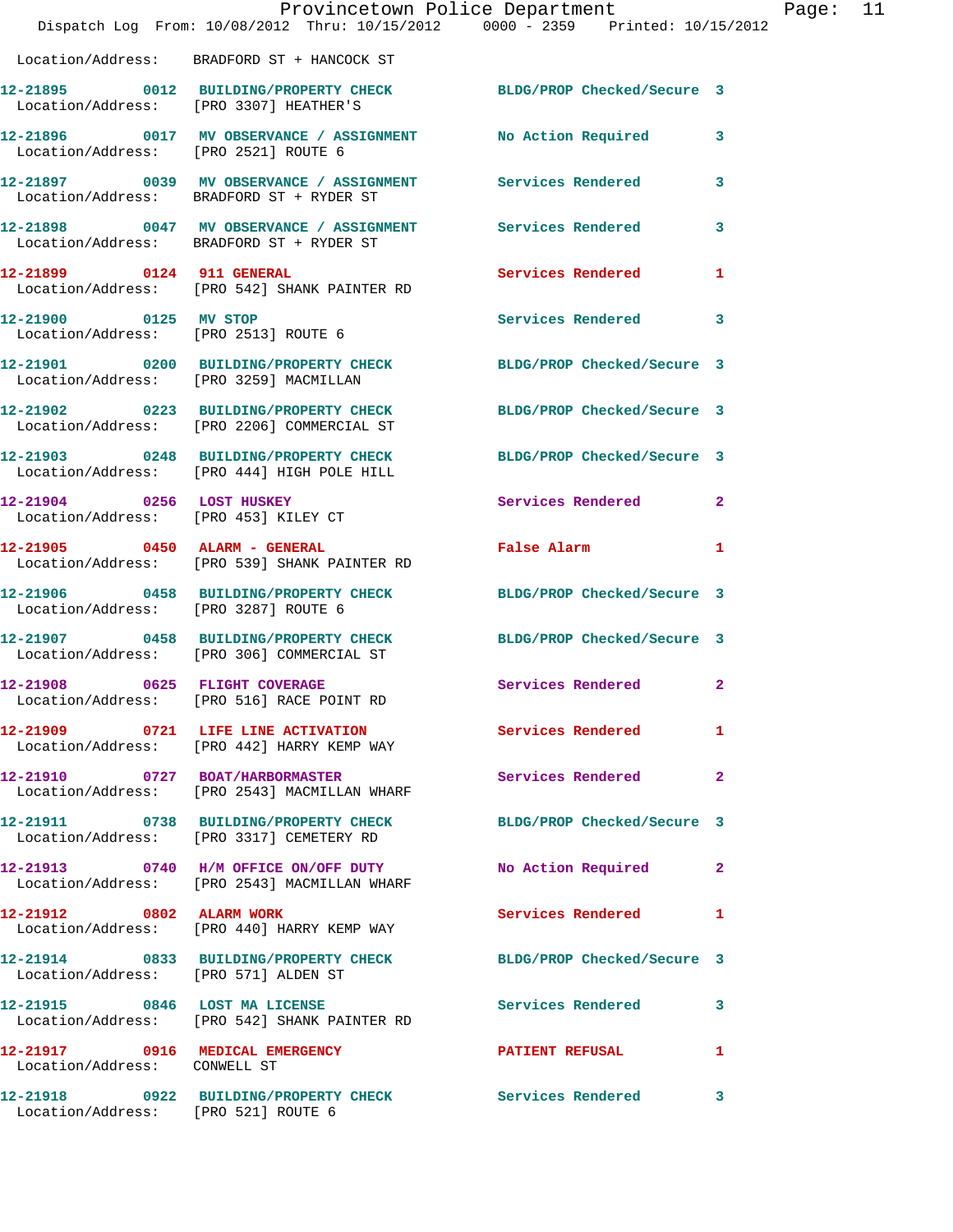|                                                                 | Provincetown Police Department Fage: 12<br>Dispatch Log From: 10/08/2012 Thru: 10/15/2012 0000 - 2359 Printed: 10/15/2012 |                          |                |   |  |
|-----------------------------------------------------------------|---------------------------------------------------------------------------------------------------------------------------|--------------------------|----------------|---|--|
|                                                                 | 12-21919 0933 BUILDING/PROPERTY CHECK BLDG/PROP Checked/Secure 3<br>Location/Address: [PRO 3318] CEMETERY RD              |                          |                |   |  |
|                                                                 | 12-21920 0951 PARK, WALK & TALK 3 Services Rendered 2<br>Location/Address: [PRO 526] RYDER ST EXT                         |                          |                |   |  |
|                                                                 | 12-21921 1025 ALARM - FIRE<br>Location/Address: [PRO 146] COMMERCIAL ST                                                   | False Alarm 1            |                |   |  |
|                                                                 | 12-21922 1048 BUILDING/PROPERTY CHECK BLDG/PROP Checked/Secure 3<br>Location/Address: [PRO 3287] ROUTE 6                  |                          |                |   |  |
|                                                                 | 12-21923 1049 MV OBSERVANCE / ASSIGNMENT Services Rendered 3<br>Location/Address: [PRO 2521] ROUTE 6                      |                          |                |   |  |
|                                                                 | 12-21938 1049 BUILDING/PROPERTY CHECK BLDG/PROP Checked/Secure 3<br>Location/Address: [PRO 3317] CEMETERY RD              |                          |                |   |  |
| 12-21924 1055 MV STOP                                           | Location/Address: [PRO 2513] ROUTE 6                                                                                      | <b>VERBAL WARNING</b>    | 3              |   |  |
|                                                                 | 12-21925 1109 RACOON PROBLEM<br>Location/Address: [PRO 1617] BRADFORD ST                                                  | Services Rendered        | $\mathbf{2}$   |   |  |
|                                                                 | 12-21926 1115 COMPLAINT/DISPUTE SPOKEN TO<br>Location/Address: [PRO 453] KILEY CT                                         |                          | 3              |   |  |
|                                                                 | 12-21927 1122 PARKING COMPLAINT / GENERAL Services Rendered<br>Location/Address: [PRO 878] CONANT ST                      |                          | 3              |   |  |
|                                                                 | 12-21928 1155 ASSIST CITIZEN<br>Location/Address: [PRO 3721] ALDEN ST                                                     | Services Rendered        | 3              |   |  |
|                                                                 | 12-21929 1204 ASSIST AGENCY / MUTUAL AID Services Rendered<br>Location/Address: [PRO 2543] MACMILLAN WHARF                |                          | 3              |   |  |
| 12-21930 1340 911 ABANDONED                                     | Location/Address: [PRO 440] HARRY KEMP WAY                                                                                | Services Rendered        | 1              |   |  |
|                                                                 | 12-21931              1347    LOST BLK TOOL BAG<br>Location/Address:     [PRO 542] SHANK PAINTER RD                       | Services Rendered 3      |                |   |  |
| 12-21932 1400 COMPLAINT<br>Location/Address: [PRO 453] KILEY CT |                                                                                                                           | <b>SPOKEN TO</b>         |                |   |  |
|                                                                 | 12-21933 1411 FOUND KEY W/GENESIS TAG Services Rendered<br>Location/Address: [PRO 2543] MACMILLAN WHARF                   |                          | 3              |   |  |
|                                                                 | 12-21934 1501 AIRCRAFT-FLIGHT COVERAGE<br>Location/Address: [PRO 516] RACE POINT RD                                       | No Action Required       | $\overline{2}$ |   |  |
|                                                                 | 12-21935 1508 MV ACCIDENT<br>Location/Address: [PRO 3296] SHANK PAINTER RD                                                | <b>Services Rendered</b> | 1              |   |  |
| 12-21936   1511   COMPLAINT                                     | Location/Address: [PRO 3151] COMMERCIAL ST                                                                                | No Action Required 3     |                | 1 |  |
|                                                                 | 12-21937 1601 ASSIST CITIZEN<br>Location/Address: [PRO 542] SHANK PAINTER RD                                              | Services Rendered        | 3              |   |  |
| 12-21939 1646 BY-LAW COMPLAINT                                  | Location/Address: [PRO 249] COMMERCIAL ST                                                                                 | Could Not Locate         | $\mathbf{2}$   |   |  |
|                                                                 | 12-21940 1821 MEDICAL EMERGENCY<br>Location/Address: [PRO 269] COMMERCIAL ST                                              | PATIENT REFUSAL          | 1              |   |  |
|                                                                 | 12-21941 1840 BUILDING/PROPERTY CHECK BLDG/PROP Checked/Secure 3<br>Location/Address: [PRO 2898] JEROME SMITH RD          |                          |                |   |  |
| 12-21942 1840 MV STOP                                           |                                                                                                                           | VERBAL WARNING 3         |                |   |  |

Location/Address: ROUTE 6 + SNAIL RD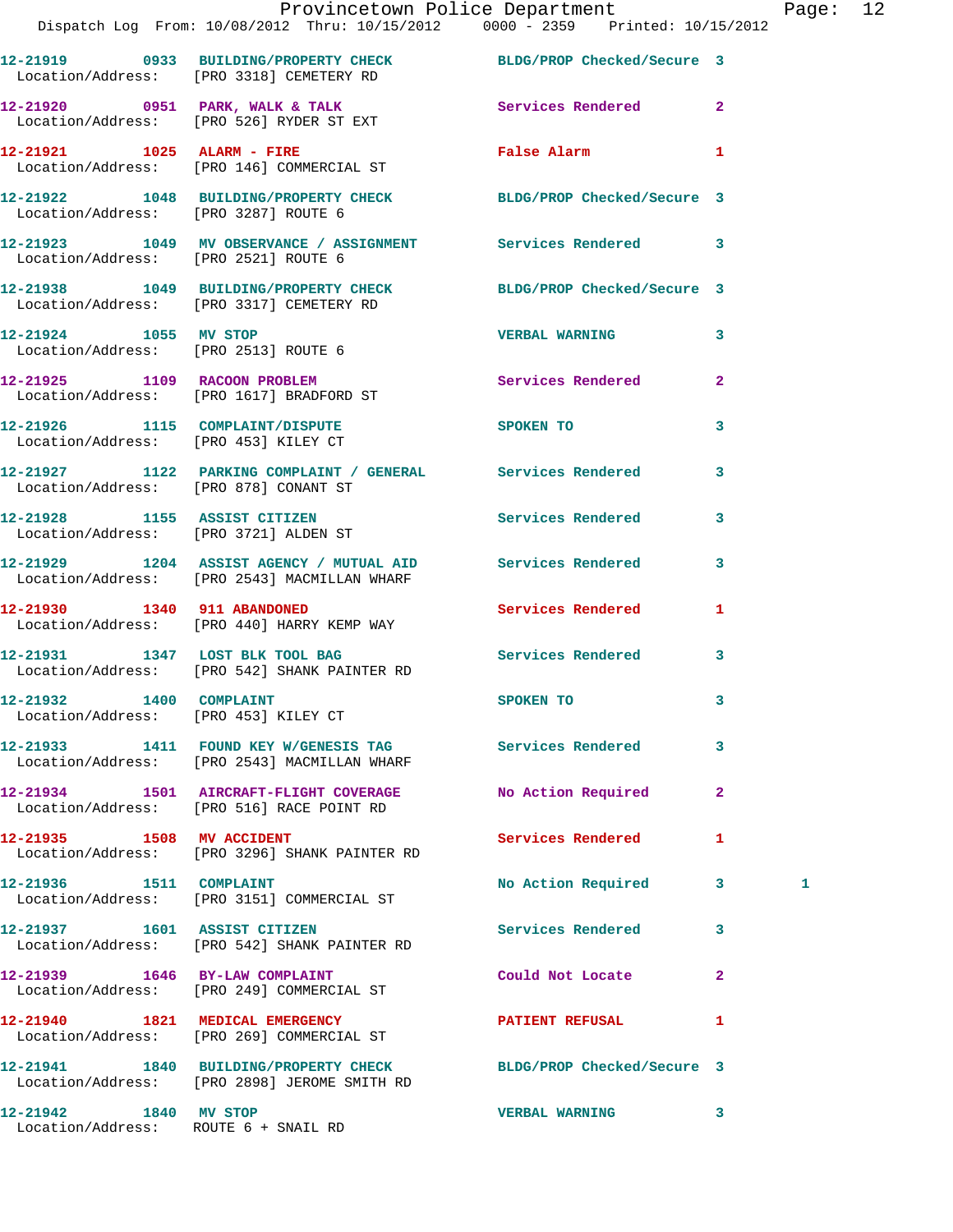Dispatch Log From: 10/08/2012 Thru: 10/15/2012 0000 - 2359 Printed: 10/15/2012

|                                                               | 12-21943 1843 MV STOP<br>Location/Address: [PRO 2898] JEROME SMITH RD                | <b>VERBAL WARNING</b>      | 3            |    |
|---------------------------------------------------------------|--------------------------------------------------------------------------------------|----------------------------|--------------|----|
| 12-21944 1850 MV STOP                                         | Location/Address: [PRO 3296] SHANK PAINTER RD                                        | <b>VERBAL WARNING</b>      | 3            |    |
| Location/Address: [PRO 2521] ROUTE 6                          | 12-21945 1858 MV OBSERVANCE / ASSIGNMENT No Action Required                          |                            | 3            |    |
| 12-21946 1859 MV STOP<br>Location/Address: ROUTE 6 + SNAIL RD |                                                                                      | <b>VERBAL WARNING</b>      | 3            |    |
| 12-21947 1909 MV STOP<br>Location/Address: ROUTE 6 + SNAIL RD |                                                                                      | Citation/Warning Issued    | 3            |    |
|                                                               | 12-21948 1920 ASSIST CITIZEN<br>Location/Address: [PRO 2483] COMMERCIAL ST           | Services Rendered          | 3            |    |
|                                                               | 12-21949 2102 MV STOP<br>Location/Address: RYDER ST + BRADFORD ST                    | <b>VERBAL WARNING</b>      | 3            |    |
| 12-21950 2106 MV STOP                                         | Location/Address: RYDER ST + BRADFORD ST                                             | <b>VERBAL WARNING</b>      | 3            |    |
| 12-21952 2157 MV STOP<br>Location/Address: SHANK PAINTER RD   |                                                                                      | <b>VERBAL WARNING</b>      | 3            |    |
| Location/Address: [PRO 16] BRADFORD ST                        | 12-21953 2207 BUILDING/PROPERTY CHECK                                                | No Action Required         | 3            |    |
| 12-21954 2213 COMPLAINT<br>Location/Address: CONWELL ST       |                                                                                      | No Action Required 3       |              |    |
|                                                               | 12-21955 2312 BUILDING/PROPERTY CHECK<br>Location/Address: [PRO 2494] BRADFORD ST    | BLDG/PROP Checked/Secure 3 |              |    |
| Location/Address: [PRO 444] HIGH POLE                         | 12-21956 2333 BUILDING/PROPERTY CHECK BLDG/PROP Checked/Secure 3                     |                            |              |    |
| For Date: $10/13/2012$ - Saturday                             |                                                                                      |                            |              |    |
| 12-21957 0000 ALARM - GENERAL                                 | Location/Address: [PRO 43] BRADFORD ST                                               | Services Rendered 1        |              |    |
| 12-21958 0013 LOBBY TRAFFIC                                   | Location/Address: [PRO 542] SHANK PAINTER RD                                         | Services Rendered          | $\mathbf{2}$ | 29 |
| 12-21959 0024 MV STOP                                         | Location/Address: MILLER HILL RD + BRADFORD ST                                       | <b>VERBAL WARNING</b>      | 3            |    |
|                                                               | 12-21960 0042 MV OBSERVANCE / ASSIGNMENT<br>Location/Address: BRADFORD ST + RYDER ST | Services Rendered          | 3            |    |
|                                                               | 12-21961 0048 BUILDING/PROPERTY CHECK<br>Location/Address: [PRO 545] SHANKPAINTER RD | BLDG/PROP Checked/Secure 3 |              |    |

**12-21962 0052 MV STOP VERBAL WARNING 3**  Location/Address: [PRO 3004] BRADFORD ST **12-21963 0101 MV STOP VERBAL WARNING 3**  Location/Address: [PRO 80] CARVER ST **12-21964 0120 BUILDING/PROPERTY CHECK BLDG/PROP Checked/Secure 3**  Location/Address: [PRO 519] RACE POINT RD **12-21965 0214 MEDICAL EMERGENCY Transported to Hospital 1** 

Location/Address: [PRO 1323] COMMERCIAL ST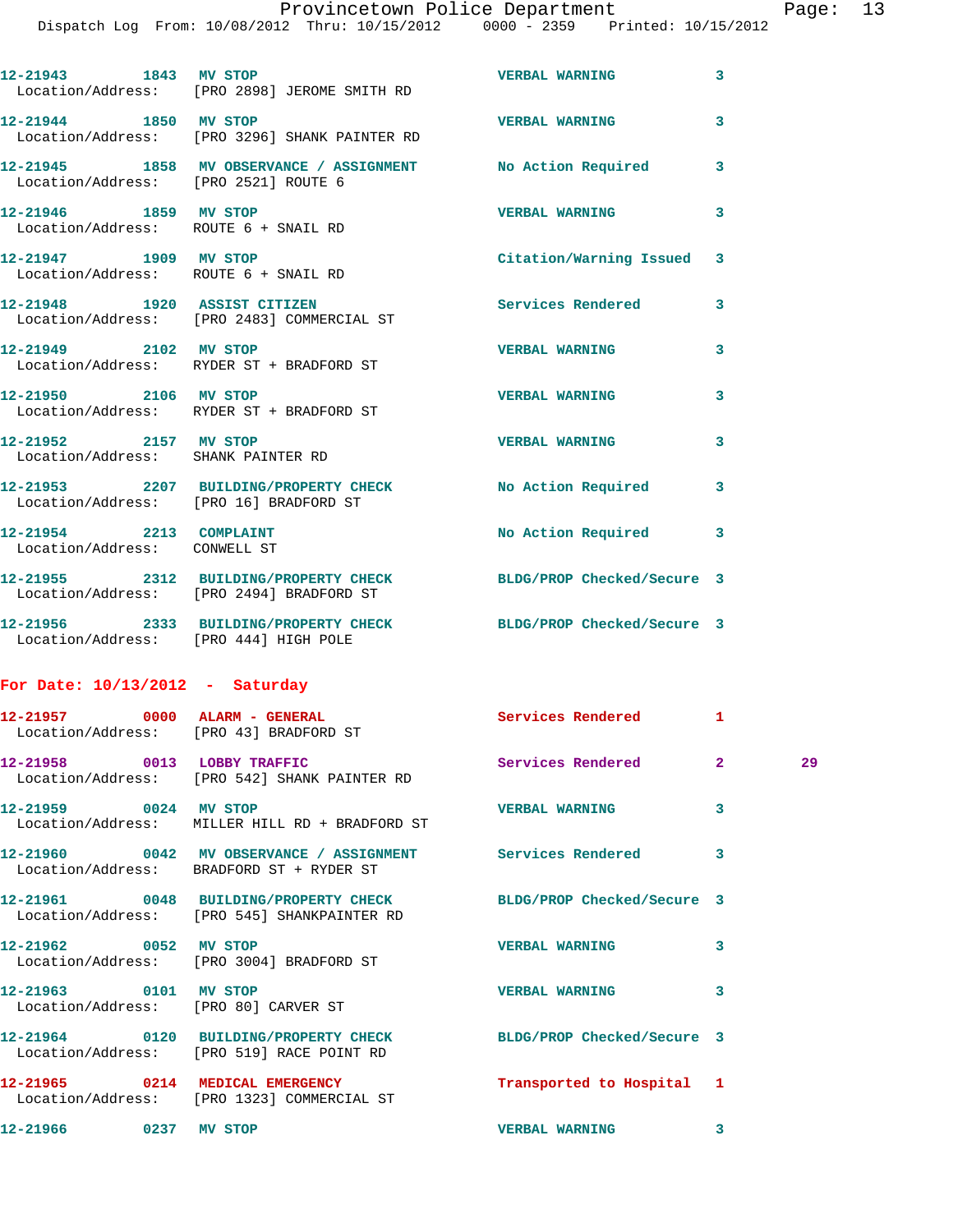|                                                               | Dispatch Log From: 10/08/2012 Thru: 10/15/2012 0000 - 2359 Printed: 10/15/2012                                     | Provincetown Police Department | P              |
|---------------------------------------------------------------|--------------------------------------------------------------------------------------------------------------------|--------------------------------|----------------|
| Location/Address: [PRO 2479] ROUTE 6                          |                                                                                                                    |                                |                |
|                                                               | 12-21967 0257 BUILDING/PROPERTY CHECK BLDG/PROP Checked/Secure 3<br>Location/Address: [PRO 3259] MACMILLAN         |                                |                |
|                                                               | 12-21968 0517 BUILDING/PROPERTY CHECK BLDG/PROP Checked/Secure 3<br>Location/Address: [PRO 488] MAYFLOWER AVE      |                                |                |
| Location/Address: [PRO 2521] ROUTE 6                          | 12-21969 0748 MV OBSERVANCE / ASSIGNMENT Services Rendered                                                         |                                | 3              |
|                                                               | 12-21970 0806 BUILDING/PROPERTY CHECK Services Rendered<br>Location/Address: [PRO 319] COMMERCIAL ST               |                                | 3              |
|                                                               | 12-21971 0806 BUILDING/PROPERTY CHECK Services Rendered<br>Location/Address: [PRO 316] COMMERCIAL ST               |                                | 3              |
|                                                               | 12-21972 0807 BUILDING/PROPERTY CHECK Services Rendered<br>Location/Address: [PRO 391] COMMERCIAL ST               |                                | 3              |
| 12-21973 0813 MV STOP                                         | Location/Address: [PRO 2513] ROUTE 6                                                                               | <b>VERBAL WARNING</b>          | 3              |
|                                                               | 12-21974     0819   MV OBSERVANCE / ASSIGNMENT      Services Rendered<br>Location/Address:   [PRO 1645] HARRY KEMP |                                | 3              |
|                                                               | 12-21975 0822 LOOSE BLACK LAB<br>Location/Address: [PRO 3701] BRADFORD ST EXT                                      | Could Not Locate               | $\overline{2}$ |
| Location/Address: [PRO 571] ALDEN ST                          | 12-21976 0900 BUILDING/PROPERTY CHECK BLDG/PROP Checked/Secure 3                                                   |                                |                |
| 12-21977 0906 MV STOP<br>Location/Address: [PRO 2479] ROUTE 6 |                                                                                                                    | <b>VERBAL WARNING</b>          | 3              |
| 12-21978 0920 MV STOP<br>Location/Address: [PRO 2513] ROUTE 6 |                                                                                                                    | <b>VERBAL WARNING</b>          | 3              |
|                                                               | $12-21979$ 0937 PARK, WALK & TALK<br>Location/Address: [PRO 105] COMMERCIAL ST                                     | <b>Services Rendered</b>       | $\overline{2}$ |
| Location/Address: [PRO 3287] ROUTE 6                          | 12-21980 0948 BUILDING/PROPERTY CHECK                                                                              | BLDG/PROP Checked/Secure 3     |                |
|                                                               | 12-21981 1000 BUILDING/PROPERTY CHECK Services Rendered<br>Location/Address: [PRO 2483] COMMERCIAL ST              |                                | 3              |
|                                                               | 12-21982 1013 BUILDING/PROPERTY CHECK<br>Location/Address: [PRO 3318] CEMETERY RD                                  | BLDG/PROP Checked/Secure 3     |                |
| Location/Address: [PRO 564] BAYBERRY                          | 12-21983 1014 BUILDING/PROPERTY CHECK BLDG/PROP Checked/Secure 3                                                   |                                |                |
|                                                               | 12-21984 1031 MV HIT & RUN<br>Location/Address: BRADFORD ST + COOK ST                                              | Services Rendered              | $\mathbf{2}$   |
|                                                               | 12-21985 1115 BUILDING/PROPERTY CHECK<br>Location/Address: [PRO 3163] WINTHROP ST                                  | BLDG/PROP Checked/Secure 3     |                |
| 12-21986 1126 MV STOP<br>Location/Address: ROUTE 6 + SNAIL RD |                                                                                                                    | <b>VERBAL WARNING</b>          | 3              |
| 12-21987 1146 MV STOP<br>Location/Address: [PRO 2513] ROUTE 6 |                                                                                                                    | <b>VERBAL WARNING</b>          | 3              |
| 12-21988 1152 MV STOP<br>Location/Address: CONWELL ST         |                                                                                                                    | No Action Required             | 3              |
|                                                               | $12-21989$ 1202 PARK, WALK & TALK<br>Location/Address: [PRO 537] SHANK PAINTER RD                                  | <b>Services Rendered</b>       | $\overline{2}$ |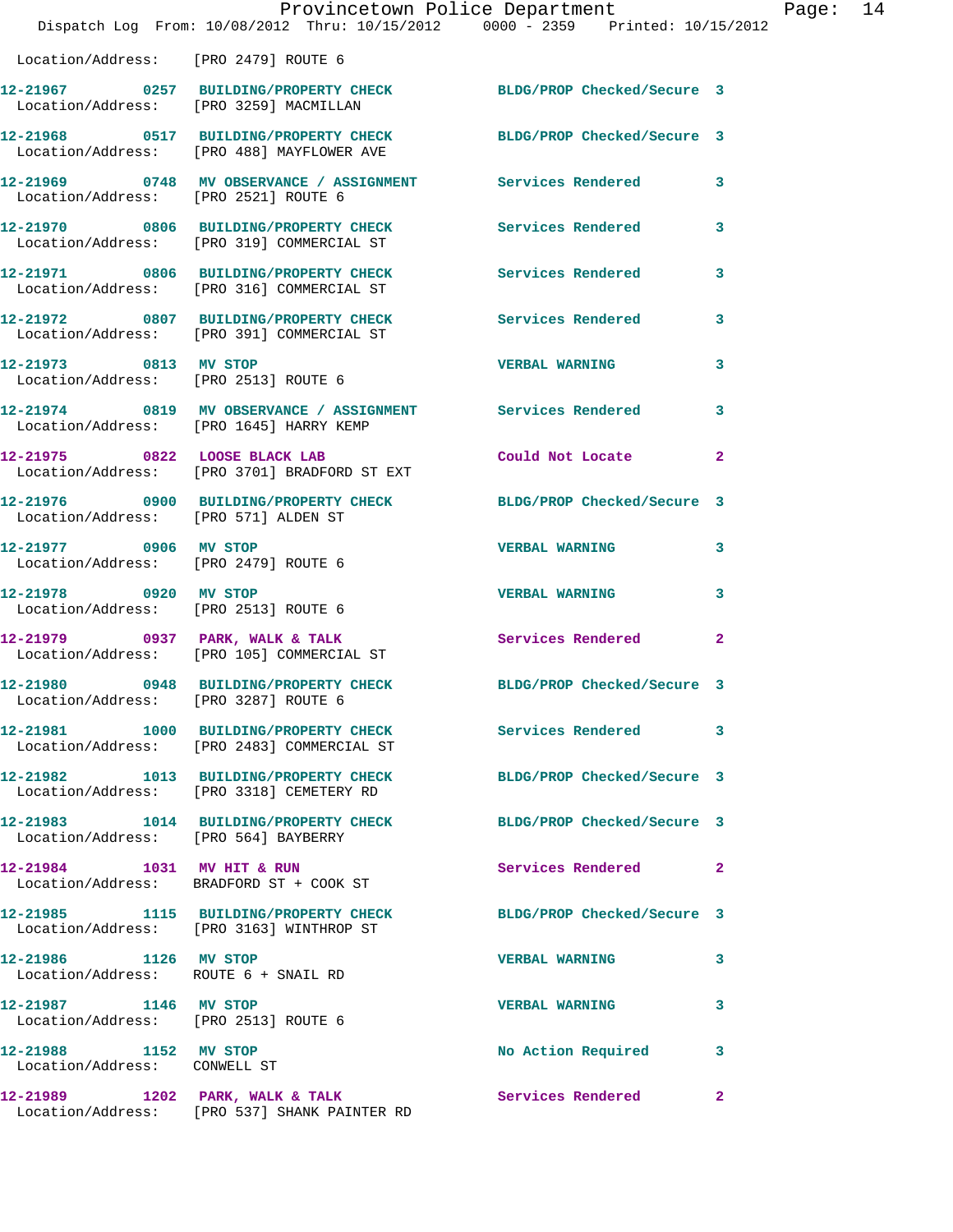|  |                                | Provincetown Police Department  |  | Page: $15$ |  |
|--|--------------------------------|---------------------------------|--|------------|--|
|  | m: 10/08/2012 Thru: 10/15/2012 | 0000 - 2359 Printed: 10/15/2012 |  |            |  |

|                                                                             | I LOVINCCLOWN LOILCE DEPULCINENC<br>Dispatch Log From: 10/08/2012 Thru: 10/15/2012 0000 - 2359 Printed: 10/15/ |                            |                |
|-----------------------------------------------------------------------------|----------------------------------------------------------------------------------------------------------------|----------------------------|----------------|
| 12-21990 1211 LOOSE DOG<br>Location/Address: WEST VINE ST                   |                                                                                                                | Could Not Locate           | $\mathbf{2}^-$ |
|                                                                             | 12-21991 1232 LOOSE DOG<br>Location/Address: [PRO 2479] ROUTE 6                                                | Could Not Locate           | $\mathbf{2}$   |
| 12-21992 1249 MV STOP                                                       | Location/Address: [PRO 539] SHANK PAINTER RD                                                                   | <b>VERBAL WARNING</b>      | 3              |
| 12-21993 1336 MV COMPLAINT                                                  | Location/Address: [PRO 2616] COMMERCIAL ST                                                                     | <b>Services Rendered</b>   | $\mathbf{2}$   |
| $12 - 21994$ 1427 PARK, WALK & TALK<br>Location/Address: [PRO 3287] ROUTE 6 |                                                                                                                | Services Rendered          | $\mathbf{2}$   |
|                                                                             | 12-21999 1445 LOOSE DOGS/FOUND<br>Location/Address: [PRO 2540] RACE POINT RD                                   | <b>Services Rendered</b>   | $\mathbf{2}$   |
|                                                                             | Location/Address: [PRO 733] BRADFORD ST                                                                        | <b>Services Rendered</b>   | $\mathbf{1}$   |
| 12-21996 1500 BY-LAW VIOLATION                                              | Location/Address: [PRO 802] COMMERCIAL ST                                                                      | SPOKEN TO                  | $\overline{a}$ |
| 12-21997 1544 MV STOP                                                       | Location/Address: [PRO 3430] COMMERCIAL ST                                                                     | <b>VERBAL WARNING</b>      | 3              |
|                                                                             | 12-21998 1554 BUILDING/PROPERTY CHECK<br>Location/Address: [PRO 2898] JEROME SMITH RD                          | BLDG/PROP Checked/Secure 3 |                |
|                                                                             | 12-22000 1619 LOST BLACK DENIM WALLET/FOUND Services Rendered<br>Location/Address: [PRO 1638] COMMERCIAL ST    |                            | $\mathbf{3}$   |
| 12-22001 1624 ASSIST CITIZEN                                                | Location/Address: [PRO 105] COMMERCIAL ST                                                                      | <b>GONE ON ARRIVAL</b>     | 3              |
| Location/Address: [PRO 564] BAYBERRY                                        | 12-22002 1641 BUILDING/PROPERTY CHECK                                                                          | BLDG/PROP Checked/Secure 3 |                |
| 12-22003 1643 MV COMPLAINT                                                  | Location/Address: [PRO 444] HIGH POLE HILL                                                                     | Services Rendered          | $\overline{2}$ |
| 12-22005 1708 LOST BEIGE PURSE                                              | Location: [PRO 3431] LOPES SQUARE                                                                              | Services Rendered 3        |                |
| 12-22006 1726 LOST PASSPORT<br>Location/Address: [BAR] HIRAMAR              |                                                                                                                | Services Rendered          | $\mathbf{3}$   |
|                                                                             | 12-22008 1759 FIRE, OTHER<br>Location/Address: [PRO 519] RACE POINT RD                                         | <b>Services Rendered</b>   | 1              |
|                                                                             | 12-22009 1806 LARCENY / FORGERY / FRAUD<br>Location/Address: [PRO 323] COMMERCIAL ST                           | Services Rendered 2        |                |
|                                                                             | 12-22010 1835 SUSPICIOUS M/V<br>Location/Address: [PRO 3259] MACMILLAN WHARF                                   | Services Rendered          | $\mathbf{2}$   |
| Location/Address: [PRO 2] ALDEN ST                                          | 12-22011 1847 BUILDING/PROPERTY CHECK BLDG/PROP Checked/Secure 3                                               |                            |                |
|                                                                             | 12-22012 1904 BUILDING/PROPERTY CHECK<br>Location/Address: [PRO 2206] COMMERCIAL ST                            | BLDG/PROP Checked/Secure 3 |                |
| 12-22013 1933 MEDICAL EMERGENCY<br>Location/Address: [PRO 3222] ALDEN ST    |                                                                                                                | Transported to Hospital 1  |                |
|                                                                             | 12-22014 2034 FOUND WALLET/RETURNED<br>Location/Address: [PRO 285] COMMERCIAL ST                               | Services Rendered          | 3              |
| Location/Address: [PRO 512] PRINCE ST                                       | 12-22015 2058 BUILDING/PROPERTY CHECK                                                                          | BLDG/PROP Checked/Secure 3 |                |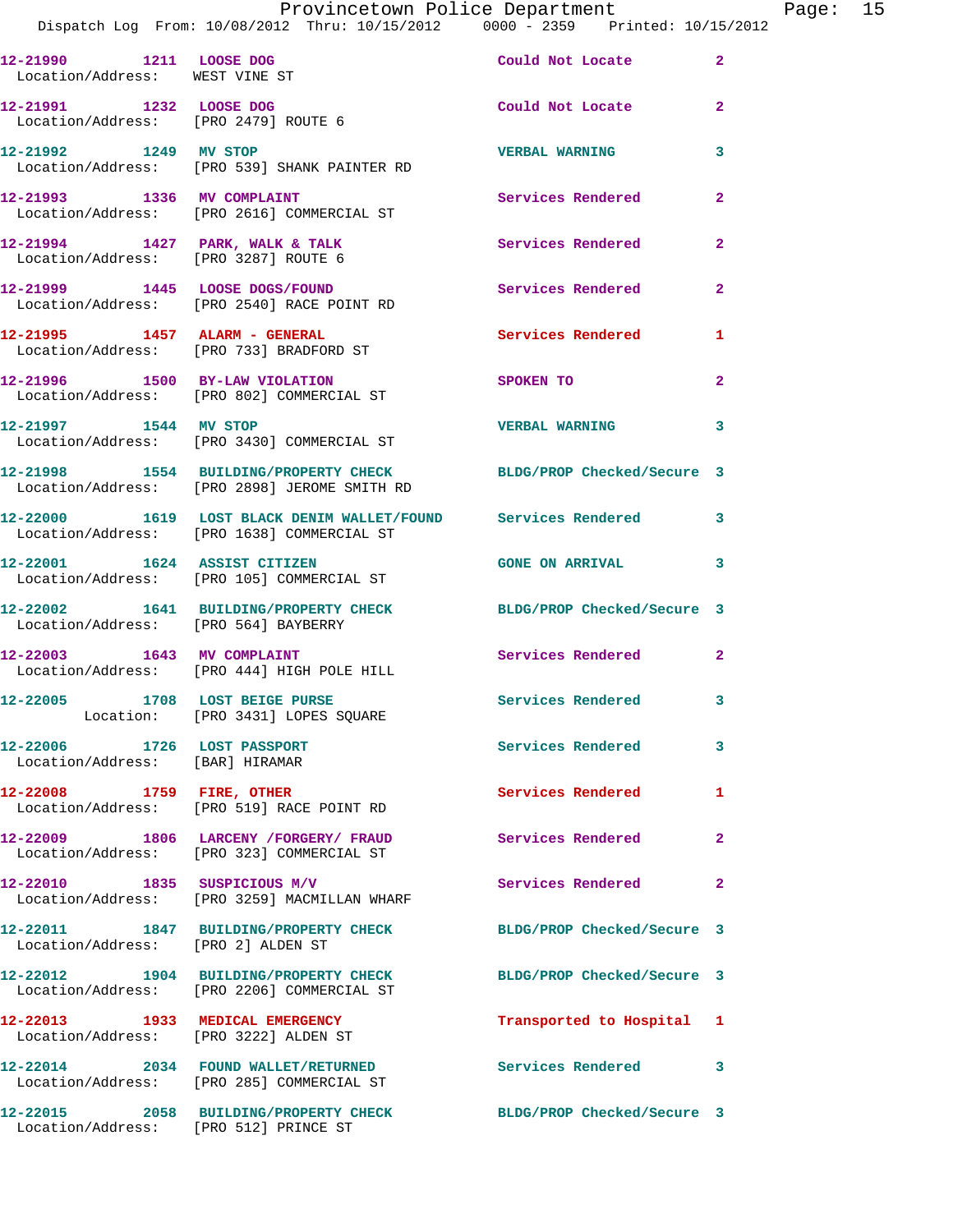|                                                                | Dispatch Log From: 10/08/2012 Thru: 10/15/2012 0000 - 2359 Printed: 10/15/2012                                  | Provincetown Police Department       |              | Page: 16 |  |
|----------------------------------------------------------------|-----------------------------------------------------------------------------------------------------------------|--------------------------------------|--------------|----------|--|
|                                                                | 12-22016 2158 BUILDING/PROPERTY CHECK BLDG/PROP Checked/Secure 3<br>Location/Address: [PRO 2206] COMMERCIAL ST  |                                      |              |          |  |
|                                                                | 12-22018 2208 BARKING DOGS<br>Location/Address: [PRO 946] HOBSON AVE                                            | BLDG/PROP Checked/Secure 2           |              |          |  |
| 12-22019 2324 MV STOP                                          | Location: [PRO 3431] LOPES SQUARE                                                                               | VERBAL WARNING 3                     |              |          |  |
| For Date: $10/14/2012$ - Sunday                                |                                                                                                                 |                                      |              |          |  |
|                                                                | 12-22020 0003 LOBBY TRAFFIC<br>Location/Address: [PRO 542] SHANK PAINTER RD                                     | Services Rendered 2                  |              | 18       |  |
|                                                                | 12-22021 0012 ALARM - GENERAL<br>Location/Address: [PRO 43] BRADFORD ST                                         | False Alarm                          | 1            |          |  |
| 12-22023 0015 NOISE COMPLAINT                                  | Location/Address: [PRO 2667] CAPTAIN BERTIE RD                                                                  | SPOKEN TO THE STATE OF THE SPOKEN TO | $\mathbf{3}$ |          |  |
|                                                                | 12-22022 0026 BUILDING/PROPERTY CHECK BLDG/PROP Checked/Secure 3<br>Location/Address: [PRO 519] RACE POINT RD   |                                      |              |          |  |
| Refer To Arrest: 12-332-AR                                     | 12-22024 0051 MV STOP/OUI ARREST<br>Location/Address: [PRO 3313] STANDISH ST                                    | Arrest(s) Made 3                     |              |          |  |
| 12-22026 0148 ASSIST CITIZEN<br>Location/Address: STANDISH AVE |                                                                                                                 | No Action Required 3                 |              |          |  |
|                                                                | 12-22027 0155 911 GENERAL/TEST CALLS Services Rendered<br>Location/Address: [PRO 542] SHANK PAINTER RD          |                                      | 1            |          |  |
|                                                                | 12-22028 0251 911 GENERAL/TEST CALLS Services Rendered 1<br>Location/Address: [PRO 542] SHANK PAINTER RD        |                                      |              |          |  |
|                                                                | 12-22029 0319 BUILDING/PROPERTY CHECK BLDG/PROP Checked/Secure 3<br>Location/Address: [PRO 530] SHANKPAINTER RD |                                      |              |          |  |
| Location/Address: [PRO 2543] MACMILLAN                         | 12-22030 0337 BUILDING/PROPERTY CHECK BLDG/PROP Checked/Secure 3                                                |                                      |              |          |  |
|                                                                | 12-22031 0411 BUILDING/PROPERTY CHECK BLDG/PROP Checked/Secure 3<br>Location/Address: [PRO 530] SHANKPAINTER RD |                                      |              |          |  |
|                                                                | 12-22032 0444 MV OBSERVANCE / ASSIGNMENT BLDG/PROP Checked/Secure 3<br>Location/Address: [PRO 2577] BRADFORD ST |                                      |              |          |  |
|                                                                | 12-22033 0528 BUILDING/PROPERTY CHECK BLDG/PROP Checked/Secure 3<br>Location/Address: [PRO 440] HARRY KEMP WAY  |                                      |              |          |  |
|                                                                | 12-22034 0547 BUILDING/PROPERTY CHECK BLDG/PROP Checked/Secure 3<br>Location/Address: [PRO 564] BAYBERRY        |                                      |              |          |  |
|                                                                | 12-22035 0554 MEDICAL EMERGENCY<br>Location/Address: [PRO 2977] COMMERCIAL ST                                   | Transported to Hospital 1            |              |          |  |
|                                                                | 12-22036 0730 H/M ON/OFF DUTY<br>Location/Address: [PRO 2543] MACMILLAN WHARF                                   | No Action Required 2                 |              |          |  |
|                                                                | 12-22037 0754 BUILDING/PROPERTY CHECK BLDG/PROP Checked/Secure 3<br>Location/Address: [PRO 175] COMMERCIAL ST   |                                      |              |          |  |
|                                                                | 12-22038 0812 BUILDING/PROPERTY CHECK Services Rendered 3<br>Location/Address: [PRO 2483] COMMERCIAL ST         |                                      |              |          |  |
| Location/Address: [PRO 564] BAYBERRY                           | 12-22039 0916 BUILDING/PROPERTY CHECK Services Rendered                                                         |                                      | 3            |          |  |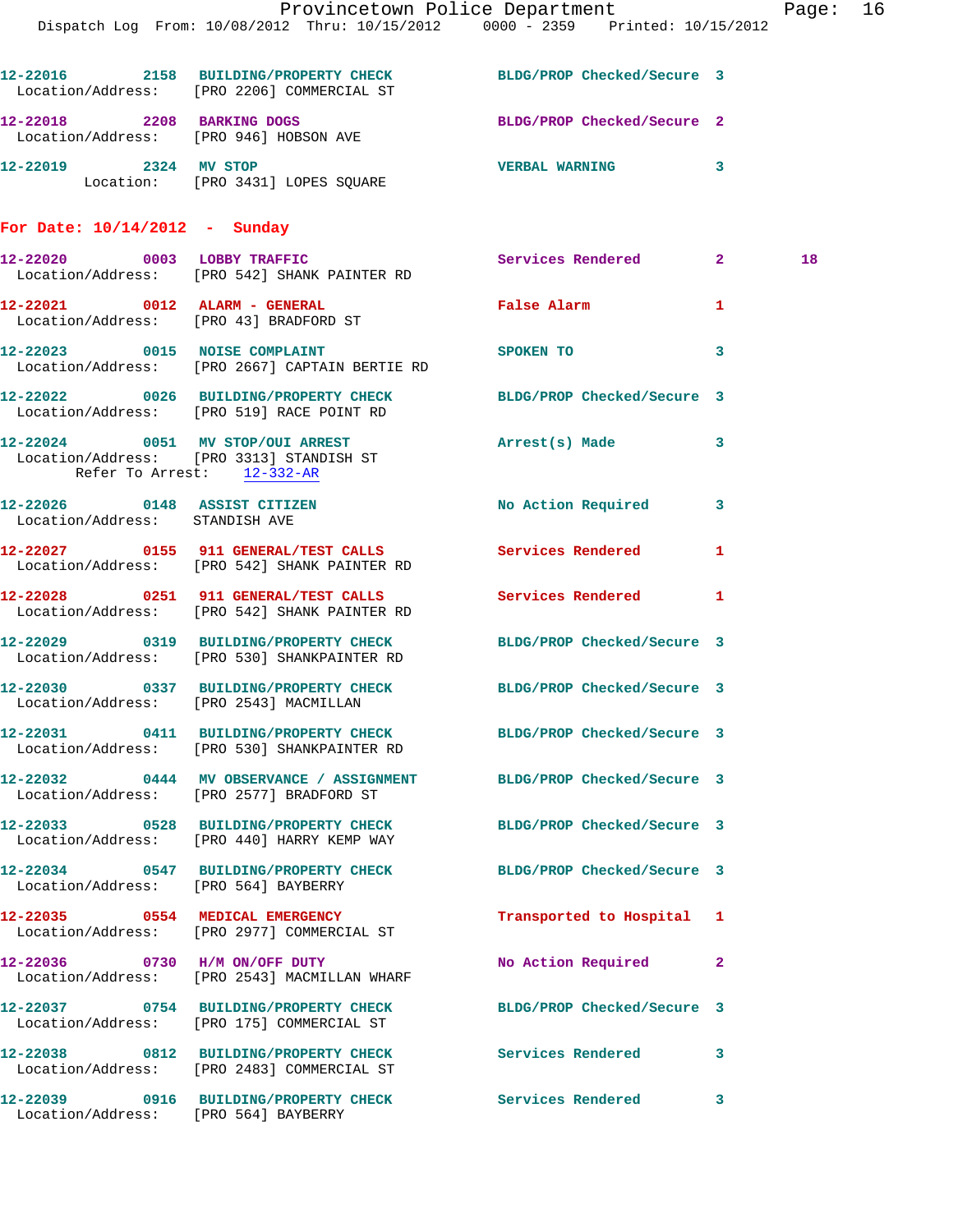|                                                                  | Dispatch Log From: 10/08/2012 Thru: 10/15/2012 0000 - 2359 Printed: 10/15/2012                           | Provincetown Police Department | $\mathbf F$ |
|------------------------------------------------------------------|----------------------------------------------------------------------------------------------------------|--------------------------------|-------------|
| 12-22040 0921 EVALUATION<br>Location/Address: [PRO 1600] RACE RD |                                                                                                          | PATIENT REFUSAL                | 1           |
|                                                                  | 12-22041 0926 MV OBSERVANCE / ASSIGNMENT No Action Required<br>Location/Address: [PRO 1645] HARRY KEMP   |                                | 3           |
| Location/Address: [PRO 2521] ROUTE 6                             | 12-22042 0927 MV OBSERVANCE / ASSIGNMENT Services Rendered                                               |                                | 3           |
| 12-22043 0936 MV STOP<br>Location/Address: [PRO 2513] ROUTE 6    |                                                                                                          | <b>VERBAL WARNING</b>          | 3           |
| Refer To Arrest: 12-335-AR                                       | 12-22044 0937 SHOPLIFTING<br>Location/Address: [PRO 3296] SHANK PAINTER RD<br>Refer To Arrest: 12-334-AR | Arrest(s) Made                 | 3           |
|                                                                  | 12-22045 1052 ASSIST CITIZEN<br>Location/Address: [PRO 3632] COMMERCIAL ST                               | SPOKEN TO                      | 3           |
| 12-22046 1108 PANIC ALARM                                        | Location/Address: [PRO 3195] COMMERCIAL ST                                                               | False Alarm                    | 1           |
|                                                                  | 12-22047 1118 MEDICAL EMERGENCY<br>Location/Address: [PRO 664] COMMERCIAL ST                             | Transported to Hospital        | 1           |
| 12-22048 1134 LOST DIAMOND RING                                  | Location/Address: [PRO 542] SHANK PAINTER RD                                                             | Services Rendered              | 3           |
|                                                                  | 12-22049 1143 FOLLOW UP<br>Location/Address: [PRO 1953] COMMERCIAL ST                                    | FOLLOW UP                      | 2           |
| $12-22050$ 1146 ALARM - GENERAL                                  | Location/Address: [PRO 440] HARRY KEMP WAY                                                               | <b>Services Rendered</b>       | 1           |
|                                                                  | 12-22051 1203 MV STOP<br>Location/Address: [PRO 2420] BRADFORD ST                                        | <b>VERBAL WARNING</b>          | 3           |
|                                                                  | 12-22052 1208 BUILDING/PROPERTY CHECK<br>Location/Address: [PRO 182] COMMERCIAL ST                       | BLDG/PROP Checked/Secure 3     |             |
|                                                                  | 12-22053 1232 BUILDING/PROPERTY CHECK<br>Location/Address: [PRO 519] RACE POINT RD                       | BLDG/PROP Checked/Secure 3     |             |
| 12-22054 1248 MV STOP                                            | Location/Address: ROUTE 6 + SNAIL RD                                                                     | <b>VERBAL WARNING</b>          | 3           |
| 12-22055 1314 MV STOP<br>Location/Address: [PRO 2513] ROUTE 6    |                                                                                                          | <b>VERBAL WARNING</b>          | 3           |
|                                                                  | 12-22056 1330 LOST LEATHER FANNY PACK Services Rendered<br>Location/Address: [PRO 542] SHANK PAINTER RD  |                                | 3           |
| Location/Address: [PRO 2521] ROUTE 6                             | 12-22057 1522 MV OBSERVANCE / ASSIGNMENT Services Rendered                                               |                                | 3           |
| 12-22058 1536 MV STOP<br>Location/Address: [PRO 2521] ROUTE 6    |                                                                                                          | <b>VERBAL WARNING</b>          | 3           |
|                                                                  |                                                                                                          |                                | 3           |
| 12-22060 1633 BOAT/HARBORMASTER                                  | Location/Address: [PRO 3259] MACMILLAN WHARF                                                             | Services Rendered              | 2           |
| 12-22061 1634 MV STOP<br>Location/Address: [PRO 2479] ROUTE 6    |                                                                                                          | <b>VERBAL WARNING</b>          | 3           |
| 12-22062 1658 MV STOP                                            |                                                                                                          | <b>VERBAL WARNING</b>          | 3           |

Location/Address: [PRO 2519] ROUTE 6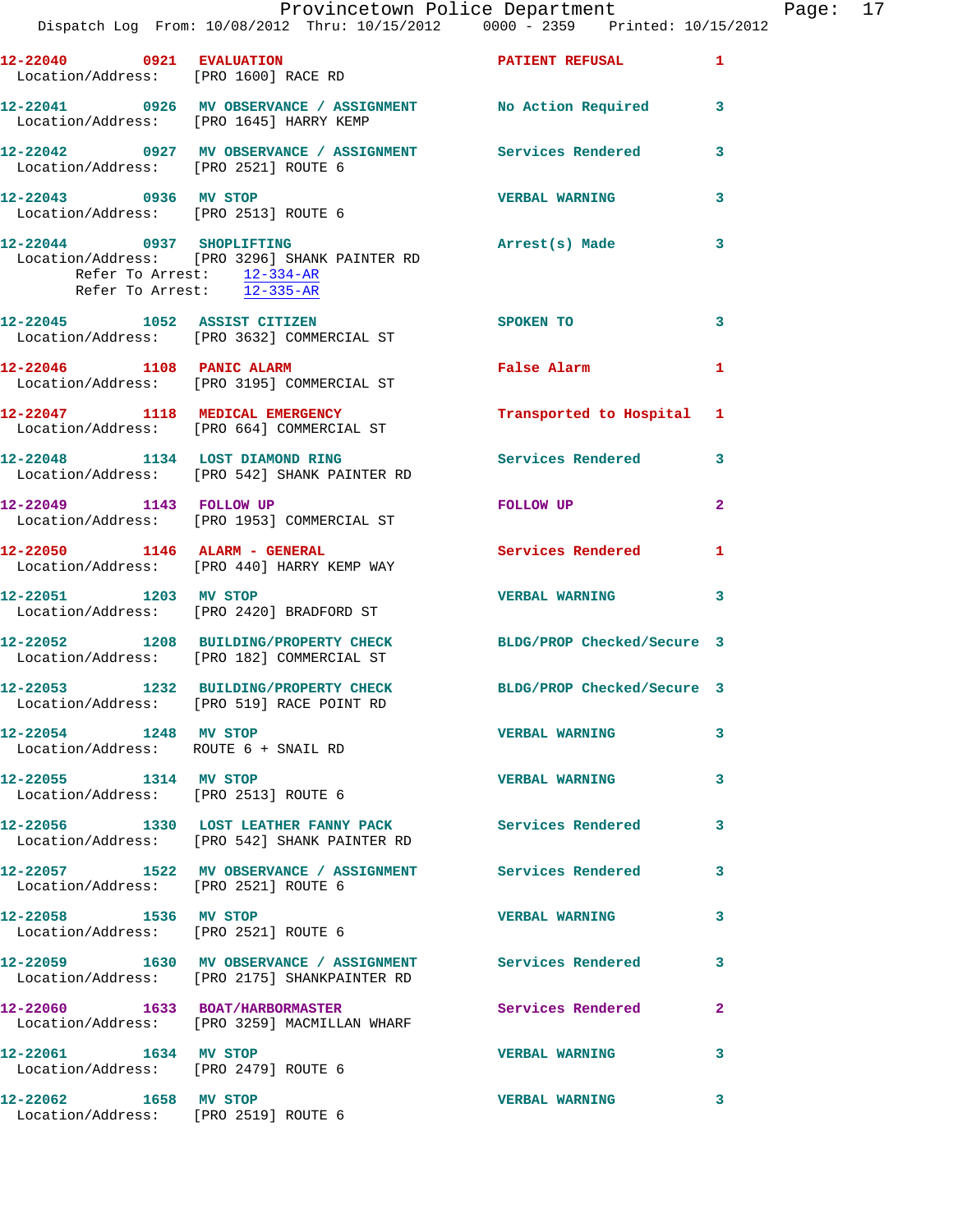| 12-22065                      | 1831 | DR ORDERED TRANSPORT                                                           | Transported to Hospital 1      |   |
|-------------------------------|------|--------------------------------------------------------------------------------|--------------------------------|---|
| 12-22064<br>Location/Address: | 1808 | <b>BUILDING/PROPERTY CHECK</b><br>[PRO 16] BRADFORD ST                         | BLDG/PROP Checked/Secure 3     |   |
| 12-22063<br>Location/Address: | 1732 | <b>ERACTIC OPERATION</b><br>BRADFORD ST                                        | <b>GONE ON ARRIVAL</b>         | 2 |
|                               |      | Dispatch Log From: 10/08/2012 Thru: 10/15/2012 0000 - 2359 Printed: 10/15/2012 |                                |   |
|                               |      |                                                                                | Provincetown Police Department |   |

**12-22066 1924 BUILDING/PROPERTY CHECK BLDG/PROP Checked/Secure 3**  Location/Address: [PRO 3287] ROUTE 6

**12-22068 1955 MEDICAL EMERGENCY PATIENT REFUSAL 1**  Location/Address: [PRO 1892] SHANK PAINTER RD

**12-22067 1959 BUILDING/PROPERTY CHECK BLDG/PROP Checked/Secure 3**  Location/Address: [PRO 545] SHANKPAINTER RD

**12-22069 2008 MV STOP VERBAL WARNING 3**  Location/Address: BRADFORD ST + ANTHONY ST

**12-22070 2019 BAR CHECK Services Rendered 2**  Location/Address: [PRO 3225] COMMERCIAL ST

**12-22071 2038 MV STOP Citation/Warning Issued 3**  Location/Address: SHANK PAINTER RD + COURT ST

**12-22072 2110 BUILDING/PROPERTY CHECK BLDG/PROP Checked/Secure 3**  Location/Address: [PRO 2206] COMMERCIAL ST

Location/Address: COMMERCIAL ST + DEWEY AVE

Location/Address: [PRO 2206] COMMERCIAL ST

**12-22075 2217 SERVICE CALL Services Rendered 3**  Location/Address: [PRO 25] BRADFORD ST

**12-22076 2223 BUILDING/PROPERTY CHECK BLDG/PROP Checked/Secure 3**  Location/Address: [PRO 1646] WINSLOW ST

Location/Address: [PRO 3222] ALDEN ST

**12-22077 2308 COMPLAINT SPOKEN TO 3**  Location/Address: [PRO 1502] BRADFORD ST

Location/Address: [PRO 530] SHANKPAINTER RD

**12-22079 2348 BUILDING/PROPERTY CHECK BLDG/PROP Checked/Secure 3** 

Location/Address: [PRO 545] SHANKPAINTER RD

**12-22073 2115 MV STOP VERBAL WARNING 3 12-22074 2129 MV STOP Services Rendered 3** 

**12-22080 2351 BUILDING/PROPERTY CHECK BLDG/PROP Checked/Secure 3** 

## **For Date: 10/15/2012 - Monday**

| 12-22081<br>0024<br>Location/Address: SNAIL RD + ROUTE 6 | MV STOP                                                               | <b>VERBAL WARNING</b>      |              |              |
|----------------------------------------------------------|-----------------------------------------------------------------------|----------------------------|--------------|--------------|
| 12-22082  0046 LOBBY TRAFFIC                             | Location/Address: [PRO 542] SHANK PAINTER RD                          | Services Rendered          | $\mathbf{2}$ | $\mathbf{2}$ |
| 0110<br>12-22083                                         | BUILDING/PROPERTY CHECK<br>Location/Address: [PRO 2483] COMMERCIAL ST | BLDG/PROP Checked/Secure 3 |              |              |
| 12-22084 0119                                            | <b>MV ACCIDENT</b><br>Location/Address: W VINE ST + BRADFORD ST       | Could Not Locate           |              |              |
|                                                          | Location/Address: [PRO 1638] COMMERCIAL ST                            | BLDG/PROP Checked/Secure 3 |              |              |
| 12-22086<br>0137                                         | COMPLAINT<br>Location/Address: [PRO 564] BAYBERRY AVE                 | Could Not Locate           | 3            |              |